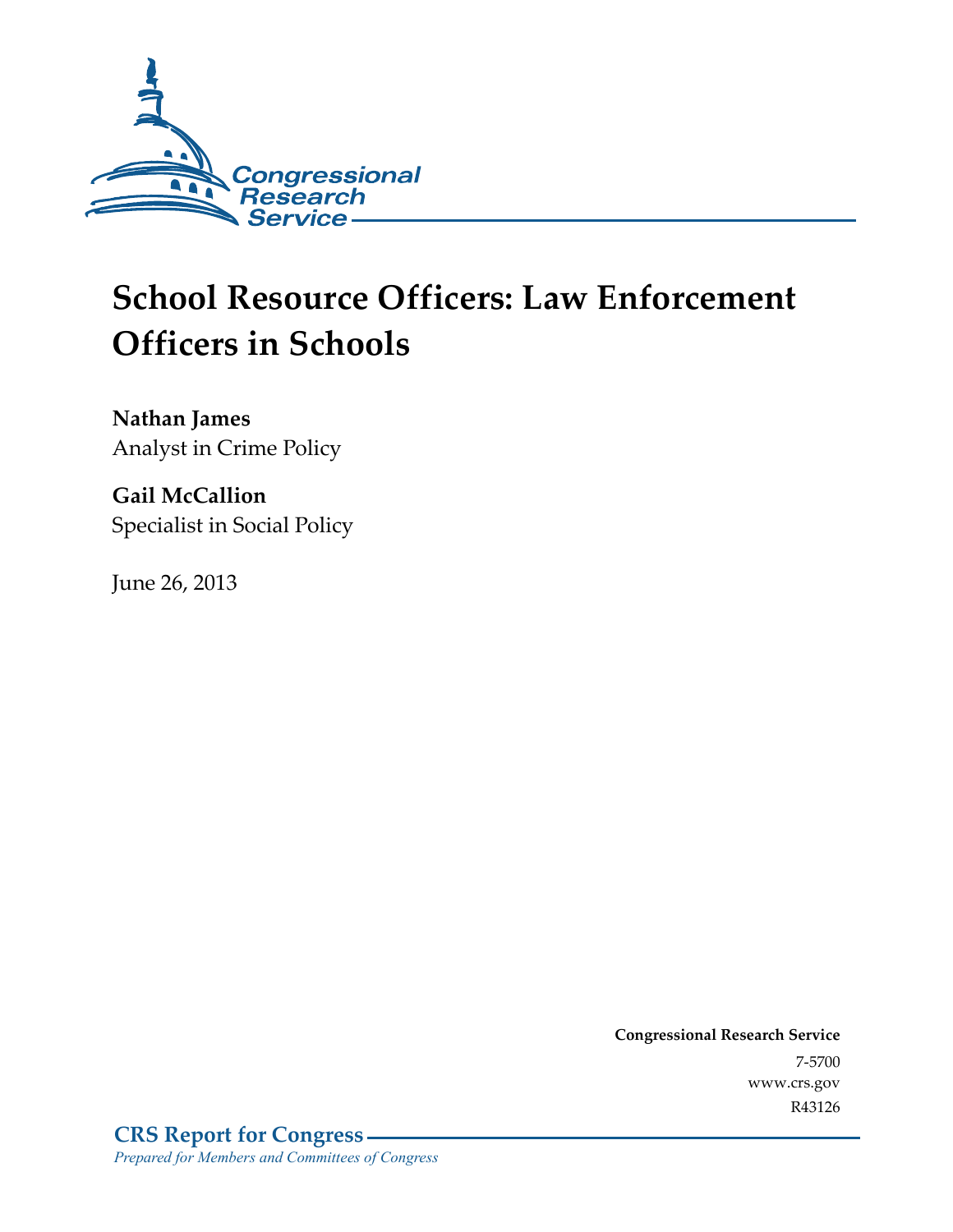## **Summary**

Some policymakers have expressed renewed interest in school resource officers (SROs) as a result of the December 2012 mass shooting that occurred at Sandy Hook Elementary School in Newtown, CT. SROs are sworn law enforcement officers who are assigned to work in schools.

For FY2014, the Administration requested \$150 million in funding for a Comprehensive Schools Safety Program under the Community Oriented Policing Services (COPS) program. The proposed program would provide funding for hiring school safety personnel, including SROs, civilian public safety personnel, school psychologists, social workers, and counselors. Funding would also be available for purchasing school safety equipment, developing and updating public safety plans, conducting threat assessments, and training crisis intervention teams.

Data from the Bureau of Justice Statistics show that the number of full-time law enforcement officers employed by local police departments or sheriff's offices who were assigned to work as SROs increased between 1997 and 2003 before decreasing slightly in 2007 (the most recent year for which data are available). Data show that a greater proportion of high schools, schools in cities, and schools with enrollments of 1,000 or more report having SROs.

Two federal grant programs promoted SRO programs: the COPS in Schools (CIS) program, which was funded until FY2005, and State Formula Grants under the Safe and Drug Free Schools and Communities Act (SDFSCA), which was funded until FY2009. The CIS program provided grants for hiring new, additional school resource officers to conduct community policing services in and around primary and secondary schools. Local educational agencies could use funds they received under the SDFSCA State Formula Grant program for, among other things, hiring and training school security personnel.

The body of research on the effectiveness of SRO programs is limited, both in terms of the number of studies published and the methodological rigor of the studies conducted. The research that is available draws conflicting conclusions about whether SRO programs are effective at reducing school violence. Also, the research does not address whether SRO programs deter school shootings, one of the key reasons for renewed congressional interest in these programs.

There are several questions Congress might consider in the context of grant funding specifically for SRO programs.

• **Does the current level of school violence warrant congressional efforts to expand the number of SROs in schools across the country?** Data suggest that schools are, generally speaking, safe places for children. During the 2010-2011 school year there were 11 reported homicides of children at school. The number of youth homicides that occurred at school remained less than 2% of the total number of homicides of school aged children for each school year going back to the 1992-1993 school year. In 2010, fewer children reported being the victim of a serious violent crime or a simple assault while at school compared to 1994. However, data also show that some schools—namely middle schools, city schools, and schools with a higher proportion of low-income students—have higher rates of reported violent incidents, and schools with a higher proportion of low-income students had higher rates of reported serious violent incidents.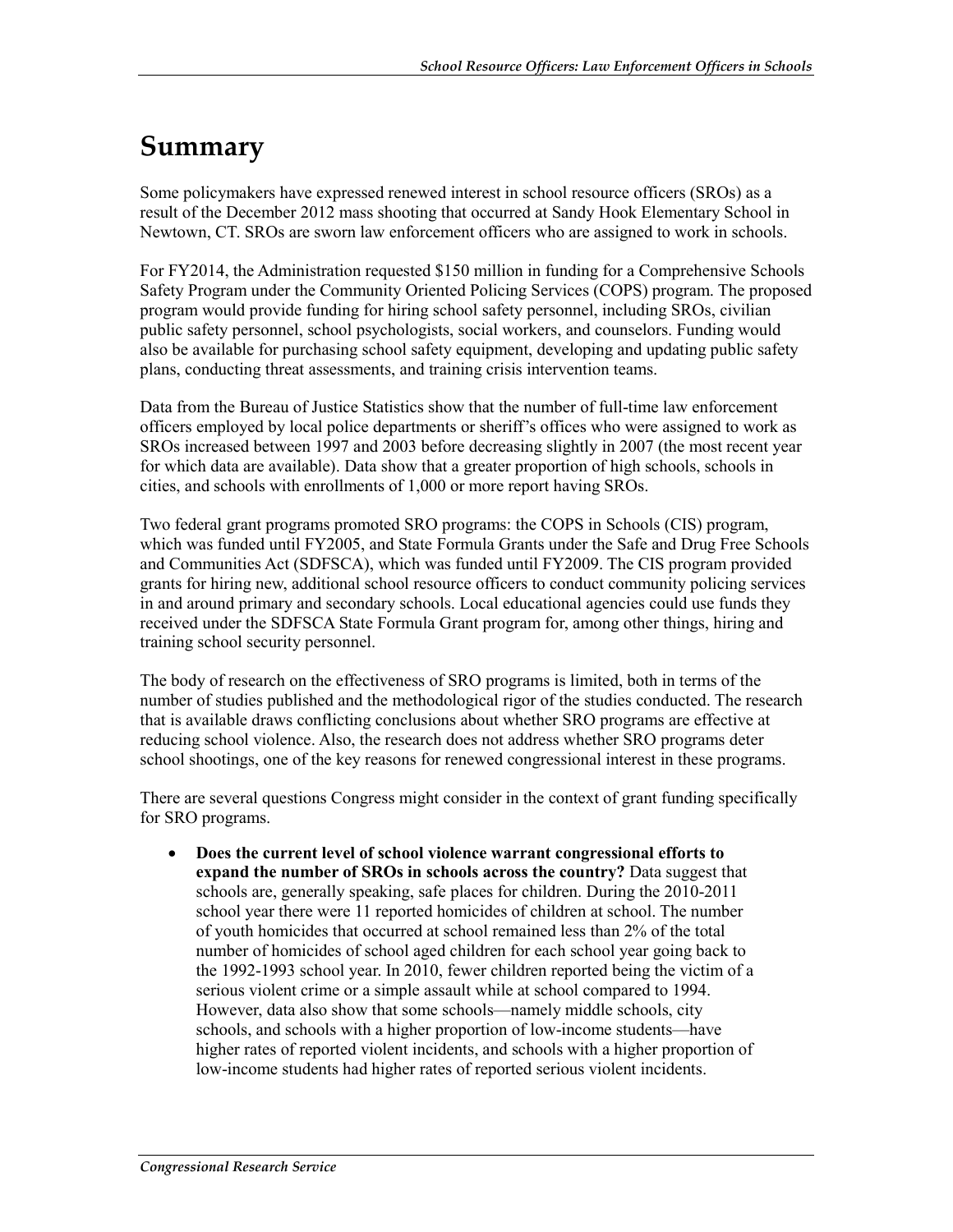- **Is funding for a wide-scale expansion of SRO programs financially sustainable?** If Congress expanded the number of SROs through additional federal funding, it is likely that many of those officers would go to law enforcement agencies serving jurisdictions of fewer than 25,000 people (data show that nearly 88% of police departments and almost half of sheriff's offices serve jurisdictions of fewer than 25,000 people). Traditionally, COPS grants have provided "seed" money for local law enforcement agencies to hire new officers, but it is the responsibility of the recipient agency to retain the officer(s) after the grant expires. Since smaller law enforcement agencies tend to have smaller operating budgets and smaller sworn forces, retaining even one or two additional officers after a grant expired might pose a significant financial burden.
- **Would additional SROs result in more children being placed in the criminal justice system?** Research in this area is limited to a small number of studies, but these suggest that children in schools with SROs might be more likely to be arrested for low-level offenses. On the other hand, some studies indicate that SROs can deter students from committing assaults on campus as well as bringing weapons to school. Schools with SROs may also be more likely to report nonserious violent crimes (i.e., physical attack or fights without a weapon and threat of physical attack without a weapon) to the police than schools lacking SROs.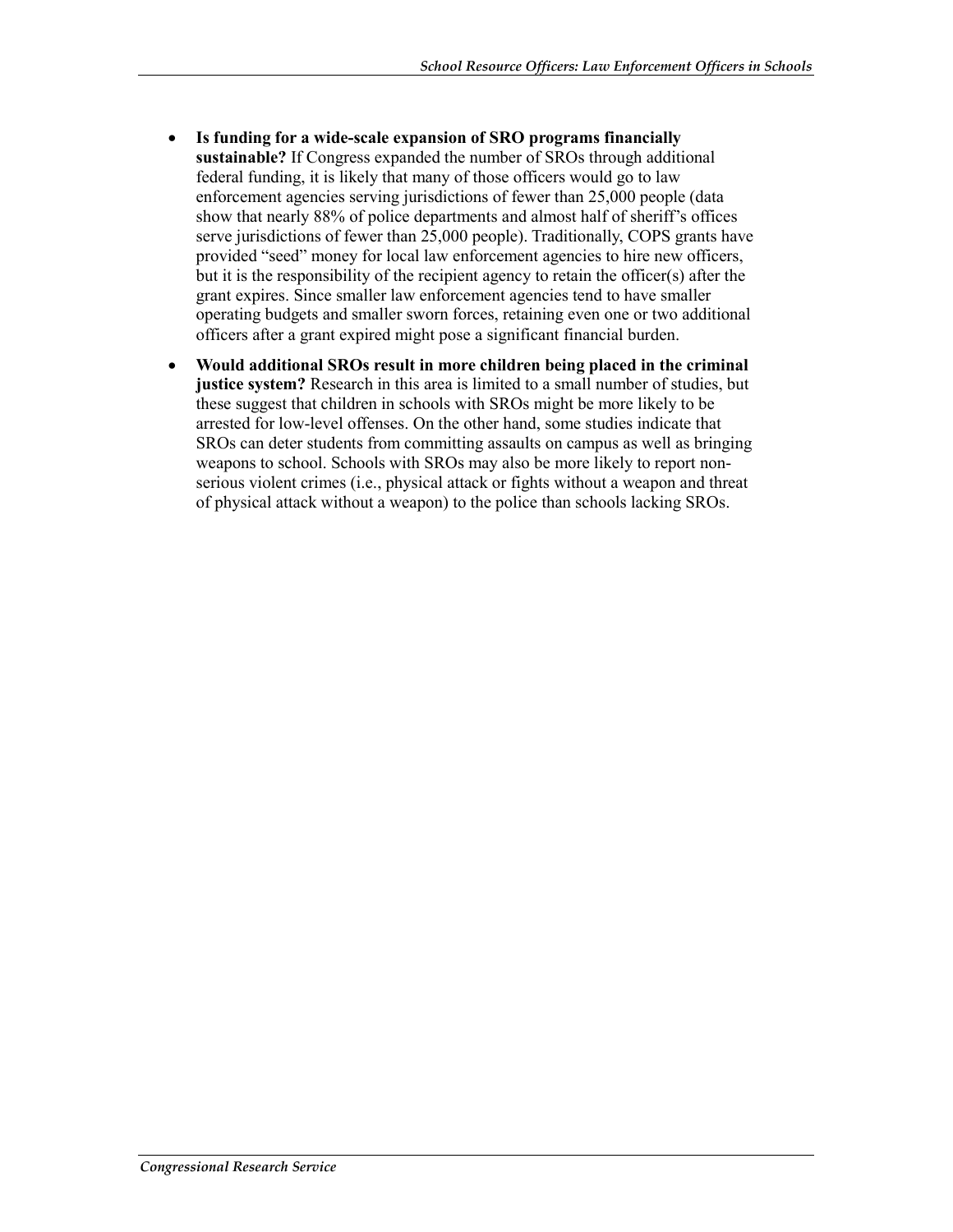# **Contents**

| The Administration's Proposed Comprehensive School Safety Program 12 |  |
|----------------------------------------------------------------------|--|
|                                                                      |  |
|                                                                      |  |
|                                                                      |  |
|                                                                      |  |
| Research on SROs and School Arrests                                  |  |
|                                                                      |  |
|                                                                      |  |
|                                                                      |  |
|                                                                      |  |

## **Figures**

| Figure 1. Full-Time School Resource Officers Employed by                             |  |
|--------------------------------------------------------------------------------------|--|
|                                                                                      |  |
| Figure 3. Number of School-Associated Violent Deaths and Homicides of Youth Ages 5-  |  |
| Figure 4. Serious Violent Crime and Simple Assault Against Youth Ages 12 to 17 1994- |  |
|                                                                                      |  |

## **Tables**

| Table 1. Percentage of Public Schools Recording Violent and Serious Violent Incidents at |  |
|------------------------------------------------------------------------------------------|--|
| School, Number of Incidents, and the Rate of Crimes Per 1,000 Students, by School        |  |
|                                                                                          |  |
|                                                                                          |  |
|                                                                                          |  |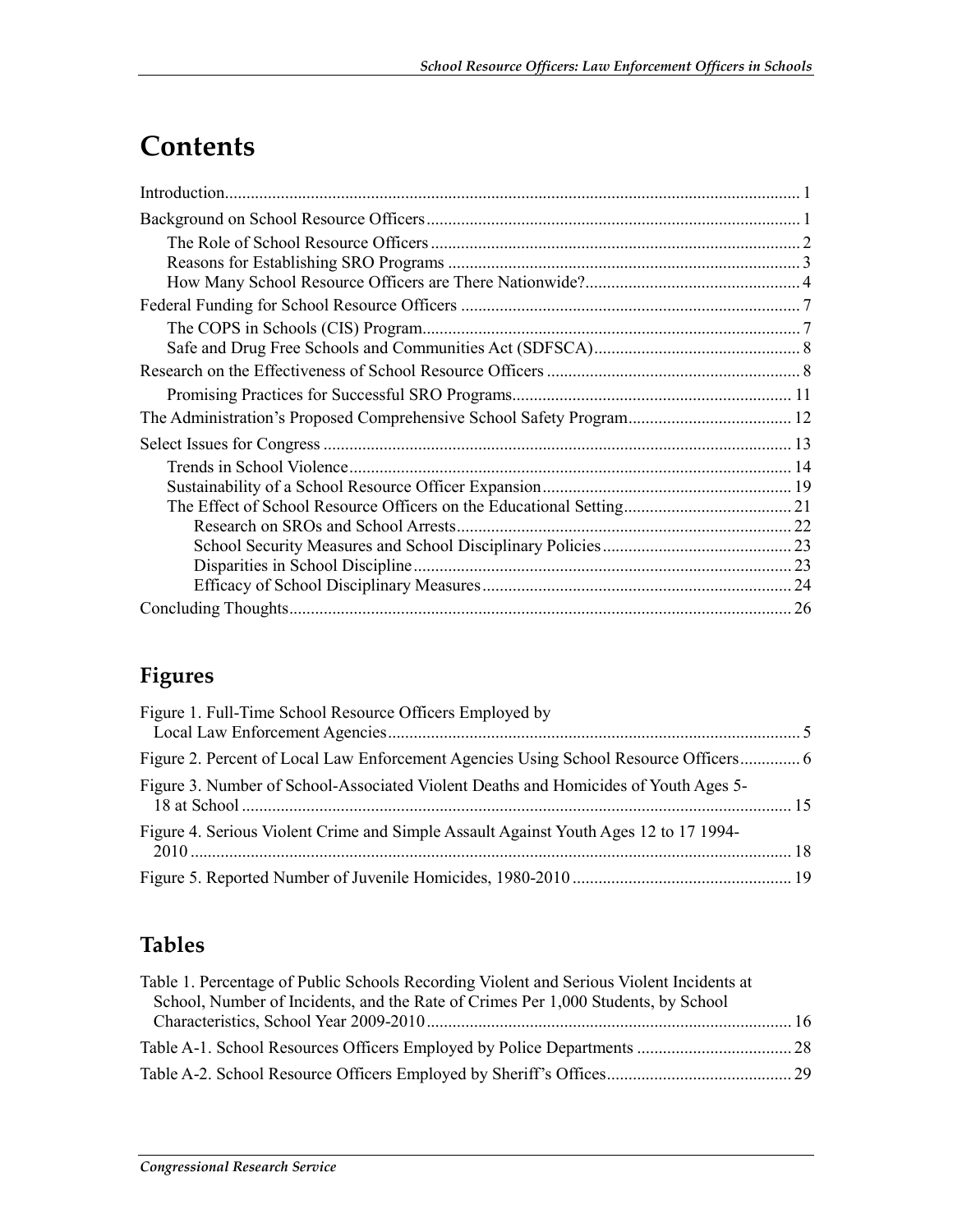| Table A-3. Per Department Operating Budget and Average Number of Sworn Officers, |  |
|----------------------------------------------------------------------------------|--|
|                                                                                  |  |
| Table A-4. Per Department Operating Budget and Average Number of Sworn Deputies, |  |
|                                                                                  |  |

## **Appendixes**

| Appendix. Data on Police Departments and Sheriff's Offices Referenced in the Report  28 |  |
|-----------------------------------------------------------------------------------------|--|
|                                                                                         |  |

## **Contacts**

|--|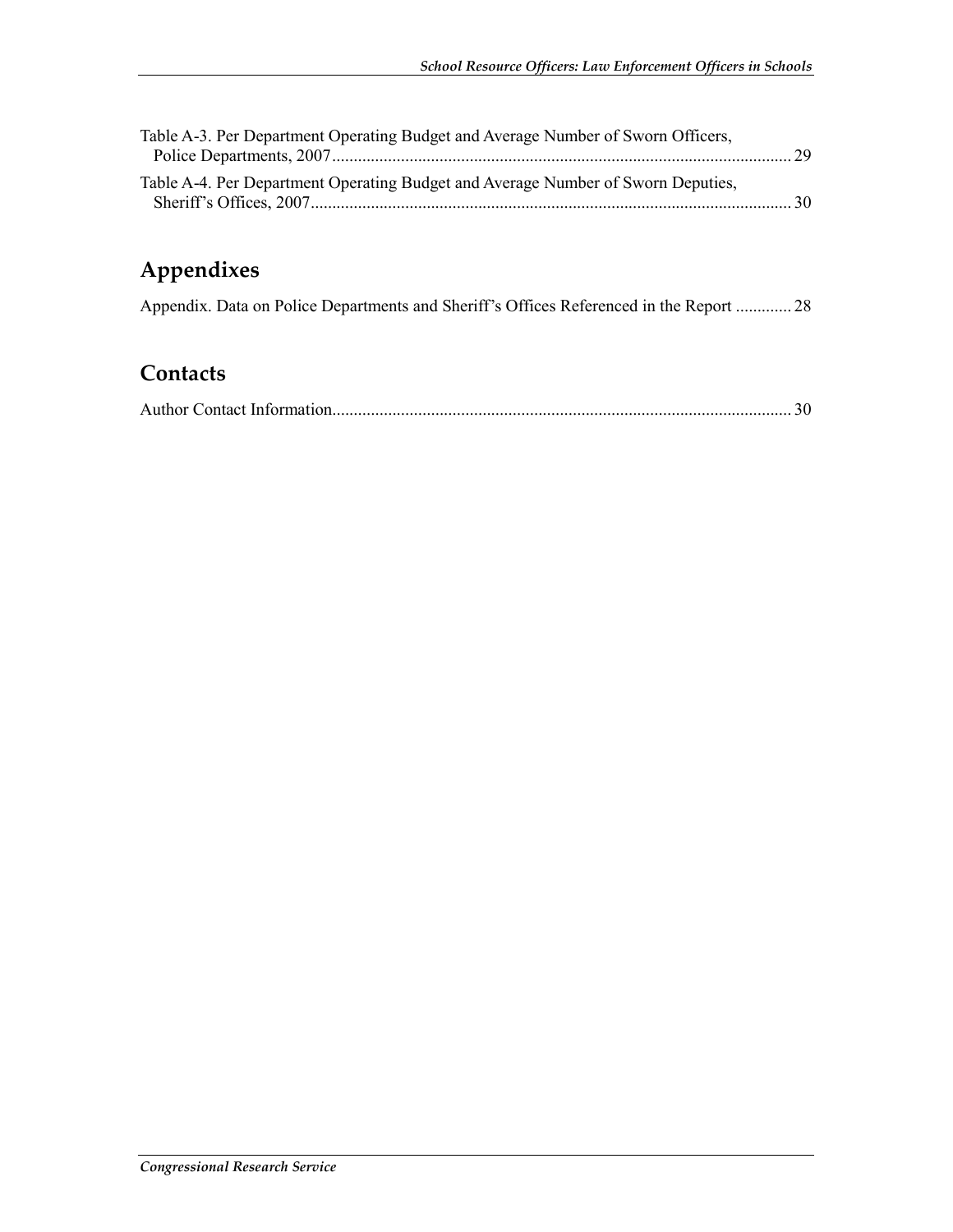# **Introduction**

Schools have a mission of great importance to our nation—they are responsible for keeping our children safe while educating them and helping prepare them to be responsible and productive citizens. The December 14, 2012, shooting at Sandy Hook Elementary School in Newtown, CT, that claimed the lives of 20 children and 6 adults, has heightened congressional interest in school security. Policymakers have begun debating whether school security can be further enhanced, and if so, how best to accomplish that goal. A wide variety of proposals have been offered at the federal level, such as funding for expanded mental health services for students, funding for training on mental health awareness for school staff, funding to assist schools in improving school climate, funding for more school counselors, and funding for more school resource officers (SROs) or other armed security personnel.

Wayne LaPierre, Executive Vice President and CEO of the National Rifle Association, has proposed putting an armed police officer in every school in the country as a way to prevent mass shootings.<sup>1</sup> President Obama has proposed creating incentives for Community Oriented Policing Services (COPS) grants to be used to hire more SROs in the current year.<sup>2</sup> In addition, he has requested \$150 million in funding for a new Comprehensive School Safety Program. This new grant program would provide school districts and law enforcement agencies with funding to hire new SROs and school psychologists, among other things.

This report focuses on one of these proposals—the renewed focus on providing federal funding for more SROs as a means to preventing school shootings. It examines the distribution of and current number of SROs, the potential sustainability of any increase in the number of SROs, and the effect that SROs may have on students and the academic setting. It also examines what available research studies suggest about the extent to which SROs may reduce school violence. These are issues Congress may consider while contemplating an expansion of SRO programs.

# **Background on School Resource Officers**

Many people probably have a basic understanding of what an SRO is: a law enforcement officer who works in a school. However, some policymakers, before considering legislation to increase the number of SROs in schools across the country, are likely to have questions beyond "what are SROs?" Some of these questions might include the following:

- What role do SROs play in the school environment?
- Why have schools and law enforcement agencies started SRO programs?
- How many SROs are there around the country?

<sup>&</sup>lt;sup>1</sup> David Nakamura and Tom Hamburger, "Put Armed Police in Every School, NRA Urges," Washington Post, December 21, 2012, http://articles.washingtonpost.com/2012-12-21/politics/35950179\_1\_gun-regulation-nationalschool-shield-program-gun-violence/2.

<sup>&</sup>lt;sup>2</sup> The COPS Office announced that applicants for hiring grants under the COPS Hiring Program (CHP) who request funding for hiring and deploying SROs will receive additional consideration for FY2013 CHP funding. U.S. Department of Justice, Community Oriented Policing Services Office, *2013 COPS Hiring Program*, Fact Sheet, p. 2, http://www.cops.usdoj.gov/pdf/2013AwardDocs/CHP/2013\_CHP-Preaward-FactSheet.pdf.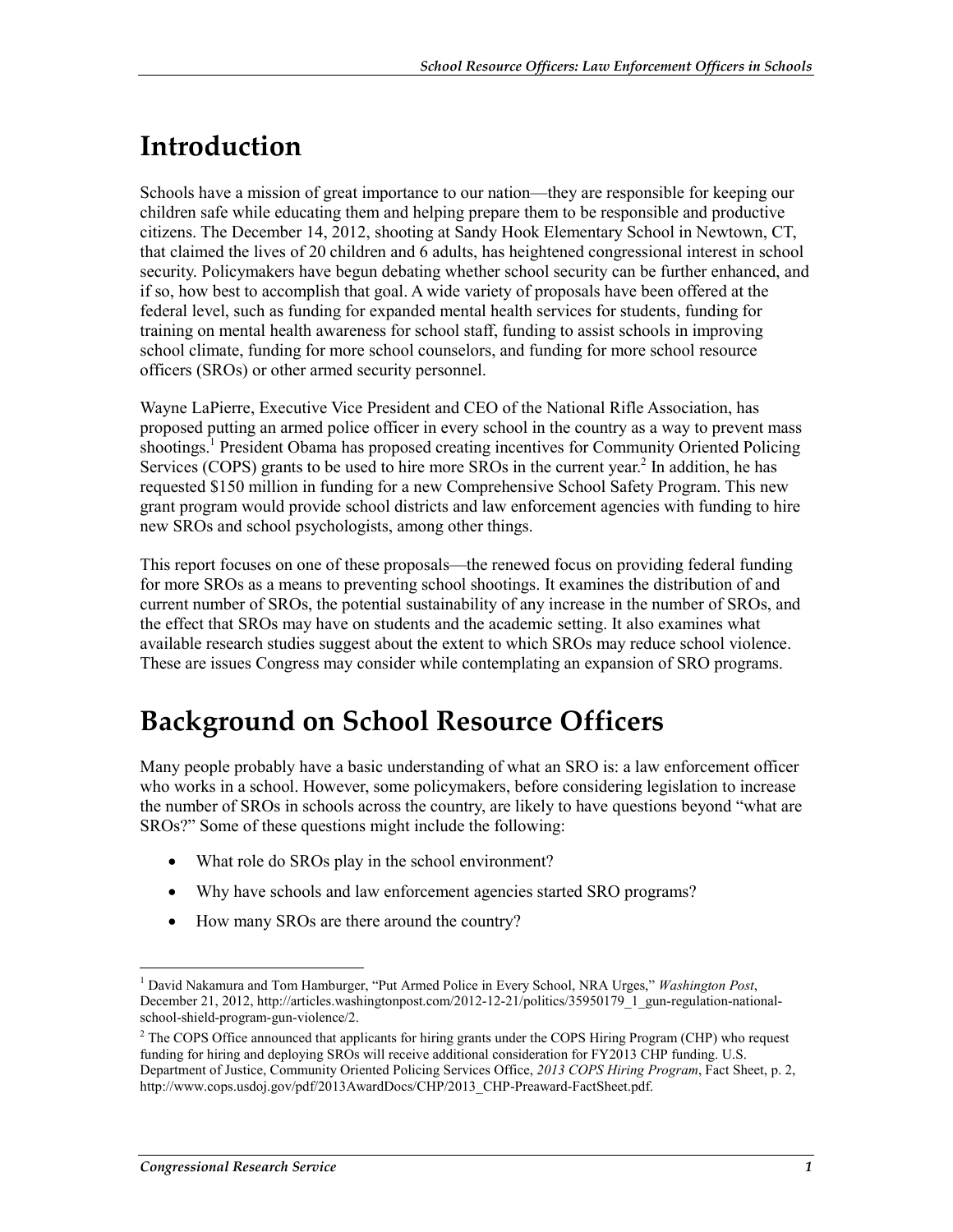Each of these questions is addressed in this section of the report. Subsequent sections discuss: the federal role in promoting SROs; research on the effectiveness of SROs; the Administration's proposals; and select issues for Congress.

### **The Role of School Resource Officers**

Police agencies have traditionally provided services to schools, but it has only been over the past 20 years where the practice of assigning police officers to schools on a full-time basis has become more wide-spread.<sup>3</sup> Criminal justice and education officials sought to expand school safety efforts—which included assigning law enforcement officers to patrol schools—in the wake of a series of high-profile school shootings in the 1990s.<sup>4</sup> Expanding the presence of SROs in schools was also partly a response to rising juvenile crime rates during the 1980s and early 1990s.<sup>5</sup>

It has been argued that SROs are a new type of public servant; a hybrid educational, correctional, and law enforcement officer.<sup>6</sup> While the duties of SROs can vary from one community to another, which makes it difficult to develop a single list of SRO responsibilities, their activities can be placed into three general categories: (1) safety expert and law enforcer, (2) problem solver and liaison to community resources, and  $(3)$  educator.<sup>7</sup> SROs can act as safety experts and law enforcers by, assuming primary responsibility for handling calls for service from the school, making arrests, issuing citations on campus, taking actions against unauthorized persons on school property, and responding to off-campus criminal activities that involve students.<sup>8</sup> SROs also serve as first responders in the event of critical incidents at the school. SROs can help to solve problems that are not necessarily crimes (e.g., bullying or disorderly behavior) but that can contribute to criminal incidents.<sup>9</sup> Problem-solving activities conducted by SROs can include developing and expanding crime prevention efforts and community justice initiatives for students. SROs can also present courses on topics related to policing or responsible citizenship for students, faculty, and parents. $10$ 

There are two definitions of "school resource officer" in federal law and both definitions include some of the responsibilities outlined in the previous paragraph. Under the authorizing legislation for the Community Oriented Policing Services (COPS) program (42 U.S.C. §3796dd-8), a "school resource officer" is defined as

<sup>3</sup> Barbara Raymond, *Assigning Police Officers to Schools*, U.S. Department of Justice, Community Oriented Policing Services Office, Problem-oriented Guides for Police Response Guides Series No. 10, Washington, DC, April 2010, p. 1, http://www.cops.usdoj.gov/Publications/e041028272-assign-officers-to-schools.pdf, hereinafter "*Assigning Police Officers to Schools*."

<sup>&</sup>lt;sup>4</sup> Ben Brown, "Understanding and Assessing School Police Officers: A Conceptual and Methodological Comment," *Journal of Criminal Justice*, vol. 34, no. 6 (November-December 2006), p. 591, hereinafter "Understanding and Assessing School Police Officers."

<sup>&</sup>lt;sup>5</sup> Chongmin Na and Denise C. Gottfredson, "Police Officers in Schools: Effects on School Crime and the Processing of Offender Behaviors," *Justice Quarterly*, online publication, 2011, p. 3, hereinafter "Police Officers in Schools: Effects on School Crime and the Processing of Offender Behaviors."

<sup>6</sup> Understanding and Assessing School Police Officers, p. 593.

<sup>7</sup> *Assigning Police Officers to Schools*, p. 2.

<sup>8</sup> Ibid.

 $<sup>9</sup>$  Ibid., p. 4.</sup>

 $10$  Ibid., p. 5.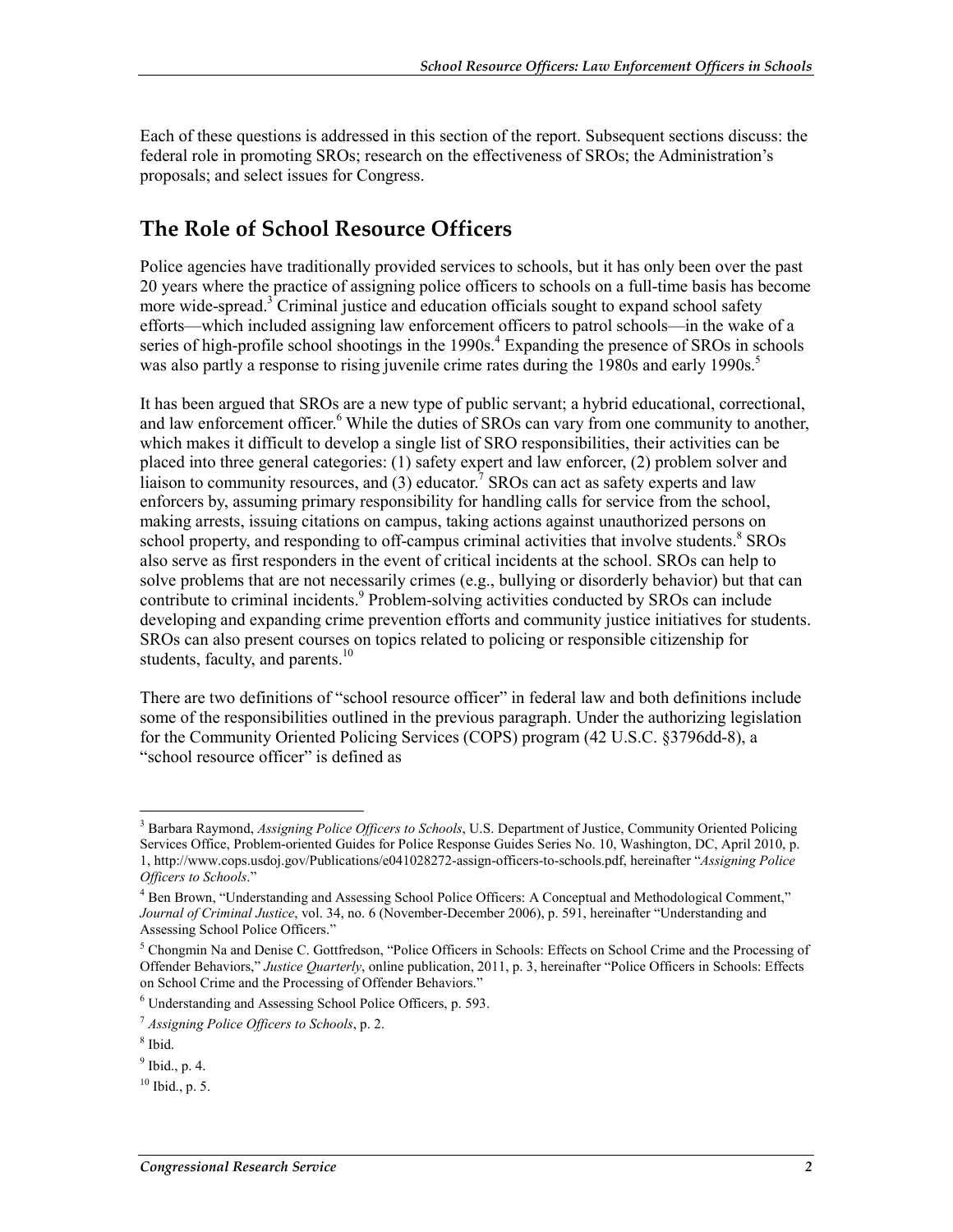a career law enforcement officer, with sworn authority, deployed in community-oriented policing, and assigned by the employing police department or agency to work in collaboration with schools and community-based organizations—(A) to address crime and disorder problems, gangs, and drug activities affecting or occurring in or around an elementary or secondary school; (B) to develop or expand crime prevention efforts for students; (C) to educate likely school-age victims in crime prevention and safety; (D) to develop or expand community justice initiatives for students; (E) to train students in conflict resolution, restorative justice, and crime awareness; (F) to assist in the identification of physical changes in the environment that may reduce crime in or around the school; and (G) to assist in developing school policy that addresses crime and to recommend procedural changes.

Under the Safe and Drug Free Schools and Communities Act (20 U.S.C. §7161), a "school resource officer" is defined as

a career law enforcement officer, with sworn authority, deployed in community oriented policing, and assigned by the employing police department to a local educational agency to work in collaboration with schools and community based organizations to—(A) educate students in crime and illegal drug use prevention and safety; (B) develop or expand community justice initiatives for students; and (C) train students in conflict resolution, restorative justice, and crime and illegal drug use awareness.

The two definitions of an SRO share some similarities. Both define SROs as law enforcement officers who engage in community-oriented policing activities and who are assigned to work in collaboration with schools and community-based organizations. Both definitions also focus on developing community justice initiatives for students and training students in conflict resolution, restorative justice, and crime awareness. The definition of an SRO under the Safe and Drug Free Schools and Communities Act includes a focus on educating students in crime and illegal drug use prevention and safety, which is consistent with the purposes of the act. The definition of an SRO under the authorizing legislation for the COPS program focuses more on how SROs could address a school's crime problems through a more traditional law enforcement/security approach. As such, SROs under the COPS definition concentrate on addressing crime and disorder problems, gangs, and drug activities occurring in and around the school; assist in the identification of changes to the physical structure of the school or the area around the school that could help reduce crime; and assist in developing school policy that addresses crime.

#### **Reasons for Establishing SRO Programs**

A national survey of schools, and the law enforcement agencies that provided services to the schools that responded to the survey, found that school principals and law enforcement officials have different views about why schools do or do not have SROs. The results of the survey indicate that in very few cases was the level of violence in the school the key reason for starting an SRO program (approximately 4% of both school and law enforcement agencies cited this as the reason for starting the SRO program).<sup>11</sup> About one-quarter of schools reported that national media attention about school violence was the primary reason for starting the SRO program, while about one-quarter of law enforcement agencies cited school disorder problems (e.g.,

<sup>11</sup> Lawrence F. Travis III and Julie K. Coon, *The Role of Law Enforcement in Public School Safety: A National Survey*, July 10, 2005, p. 85, https://www.ncjrs.gov/pdffiles1/nij/grants/211676.pdf, hereinafter "*The Role of Law Enforcement in Public School Safety*."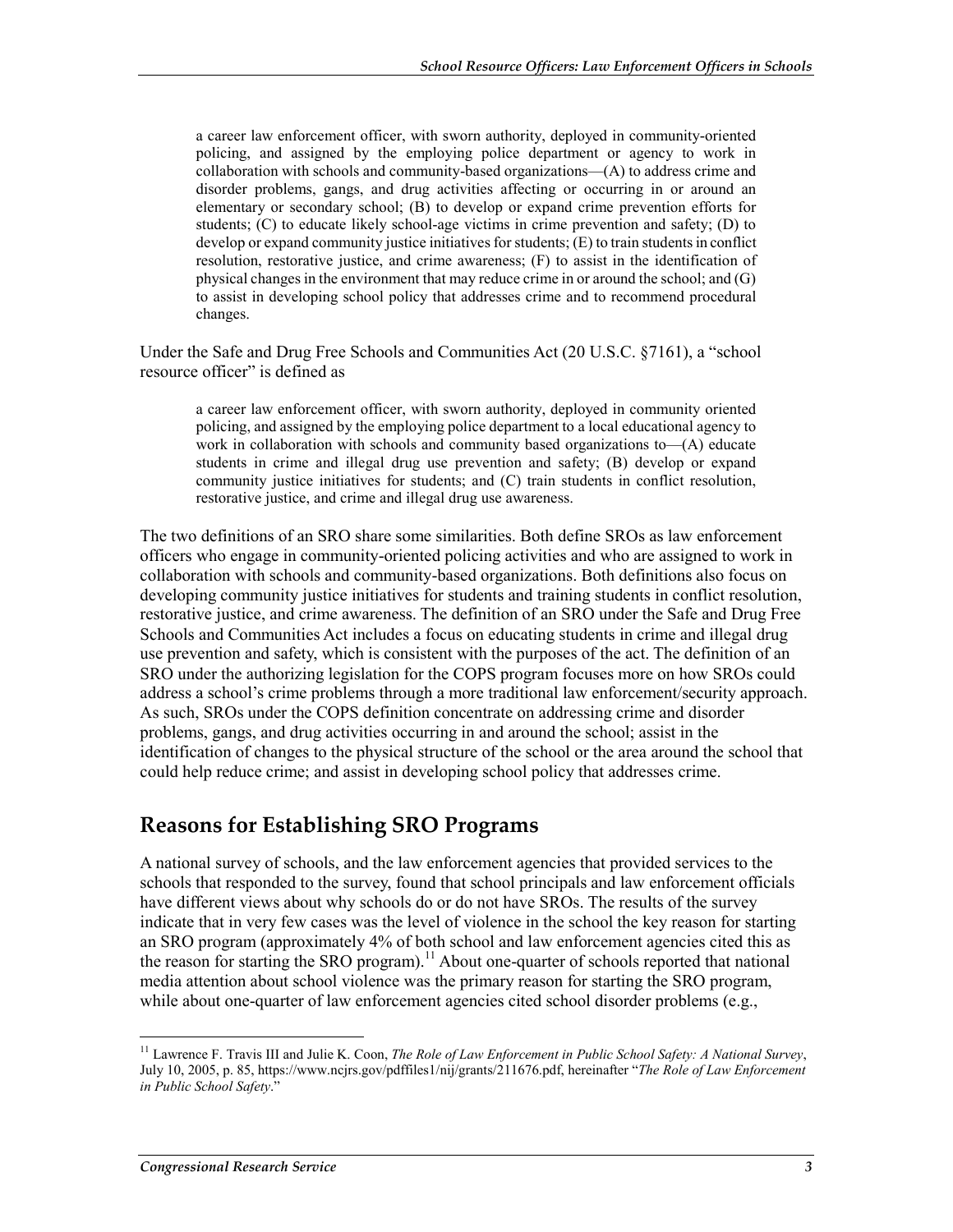rowdiness or vandalism) as the primary reason an SRO was assigned to a school.<sup>12</sup> However, the most common response for both groups was "other." Respondents who marked "other" as their answer were asked to describe the reason why they started an SRO program. There were a variety of responses from both groups, including "received a grant to start the program," "part of community policing efforts," "part of a drug awareness program," or "improve school safety."<sup>13</sup>

Approximately 22% of schools reported that the primary reason they *did not* have an SRO was because they did not have adequate funds, while 43% of law enforcement agencies reported that inadequate funding was the primary reason why the schools they served did not have an SRO.<sup>14</sup> On the other hand, two-thirds of schools reported that the primary reason they did not have an SRO was because there was no need for one.<sup>15</sup> In comparison, 28% of law enforcement agencies reported that schools did not have an SRO because there was not a need for one.<sup>16</sup> There was also disagreement over whether the school would benefit from having an SRO. A majority of schools  $(55%)$  reported that they did not think the school would benefit from having an SRO, while 71% of law enforcement agencies reported that schools would benefit from having an SRO.<sup>17</sup>

The survey data show a divide between educators and law enforcement officers regarding the potential benefits of SRO programs. The results of the survey might reflect the different philosophies of educators and law enforcement officers. Schools focus on educating children, and teachers and education administrators might be opposed to an SRO program if they believe that the presence of an SRO will disrupt the learning environment, portray the school as being unsafe, or upset students. On the other hand, law enforcement personnel are philosophically oriented towards public safety. Their initial response to a crime problem in schools might focus on increasing law enforcement's presence at the school as a means of deterring criminal behavior.

### **How Many School Resource Officers are There Nationwide?**

Police have traditionally provided services to schools, but it has only been in the past 20 years that assigning officers to work in schools full-time has become widespread.<sup>18</sup> Data available from the Bureau of Justice Statistics (BJS) and the National Center for Education Statistic (NCES) provide some insight into the total number of SROs and the type of schools that they serve, but the data are not collected and reported regularly. The BJS's Law Enforcement Management and Administrative Statistics (LEMAS) survey is conducted periodically every three or four years. The survey collects data on the number of SROs employed by various law enforcement agencies, but it does not collect data on the type of schools SROs serve. The most recent LEMAS data available are from the 2007 survey. The NCES's School Survey on Crime and Safety (SSCS) collects data on the locale, enrollment size, and level of schools that have SROs. The SSCS is administered every other school year, but the most recent SSCS data available on the distribution of SROs are from the 2007-2008 school year survey.

<sup>1</sup>  $12$  Ibid.

<sup>13</sup> Ibid., p. 84.

<sup>14</sup> Ibid, p. 86.

 $15$  Ibid.

<sup>&</sup>lt;sup>16</sup> Ibid.

 $17$  Ibid.

<sup>18</sup> *Assigning Police Officers to Schools*, p. 1.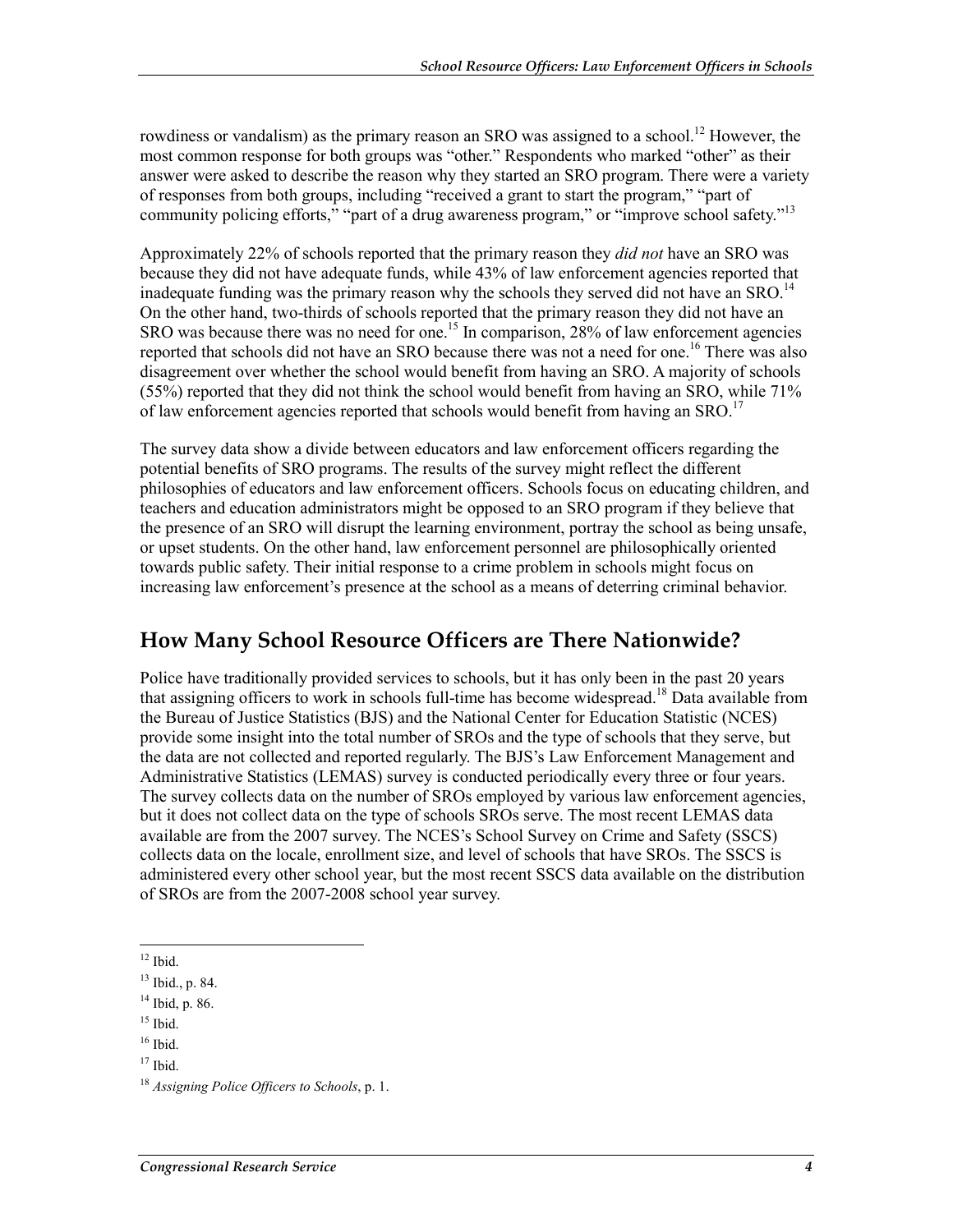LEMAS survey data show that the number of full-time law enforcement officers employed by local police departments or sheriff's offices who were assigned to work as SROs increased between 1997 (the first year data were collected) and 2003 before decreasing slightly in 2007.<sup>19</sup> As shown in **Figure 1**, there were approximately 6,700 more police officers or sheriff's deputies assigned to work as SROs in 2007 compared to 1997, but there were approximately 800 fewer SROs in 2007 compared to the peak in 2003. The data show that the number of sheriff's deputies assigned to work as SROs increased between 1997 and 2007, while the number of police officers working as SROs decreased between 2003 and 2007 after increasing in 2000 and 2003.



**Figure 1. Full-Time School Resource Officers Employed by Local Law Enforcement Agencies** 

**Source:** CRS presentation of data from the U.S. Department of Justice, Office of Justice Programs, Bureau of Justice Statistics, *Local Police Departments* for 1997, 2000, 2003, and 2007 and *Sheriff's Offices* for 1997, 2000, 2003, and 2007.

Data from the LEMAS survey also show that the overall proportion of police departments and sheriff's offices that reported assigning officers or deputies to work as SROs decreased between

<sup>&</sup>lt;sup>19</sup> The LEMAS survey collects data from over 3,000 state and local law enforcement agencies, including all those that employ 100 or more sworn officers and a nationally representative sample of smaller agencies. Data are obtained on the organization and administration of police and sheriff's departments, including agency responsibilities, operating expenditures, job functions of sworn and civilian employees, officer salaries and special pay, demographic characteristics of officers, weapons and armor policies, education and training requirements, computers and information systems, vehicles, special units, and community policing activities.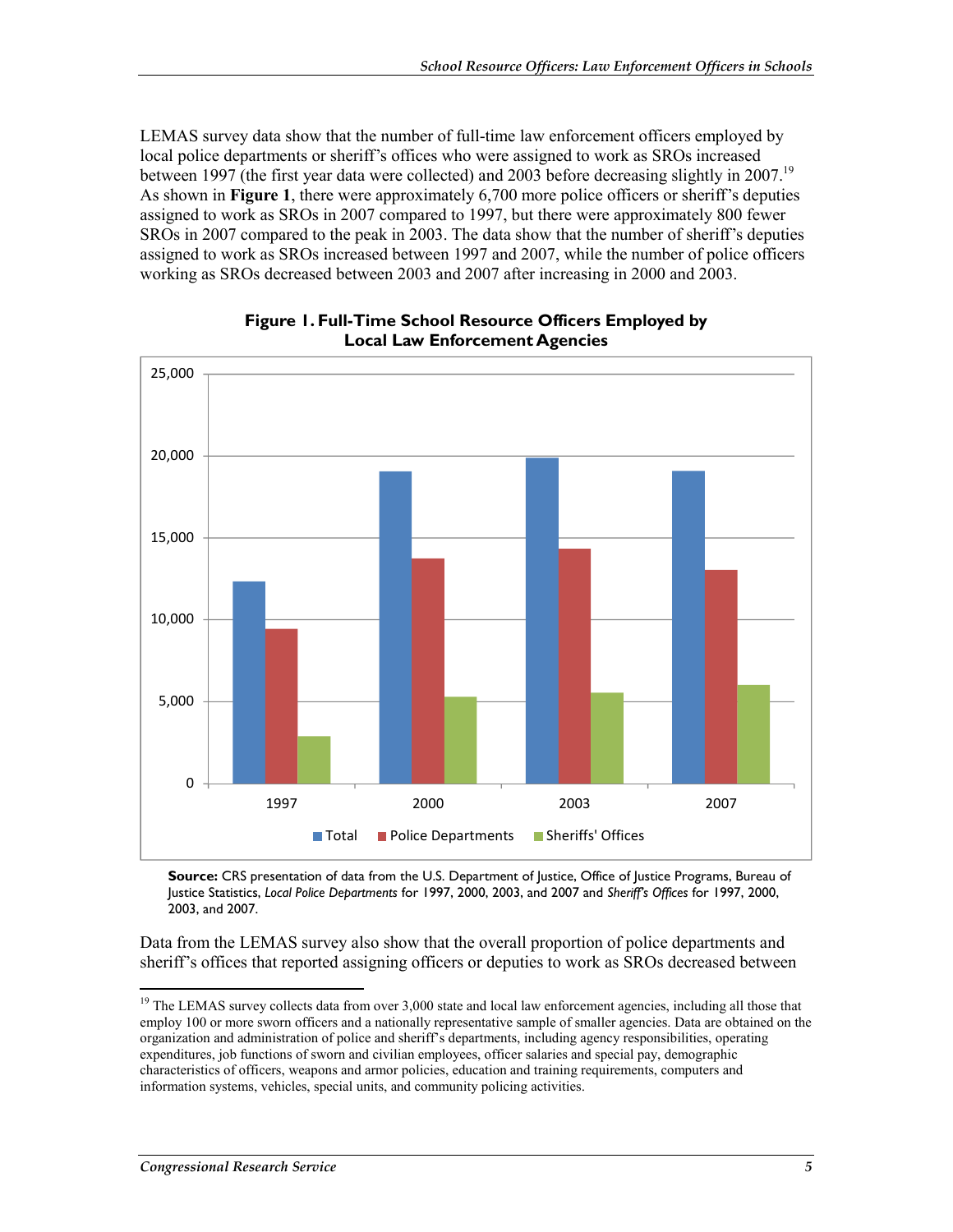2000 and 2007, but trends in police departments' and sheriff's offices' use of SROs went in different directions. In 2007, as shown in **Figure 2**, 38% of local law enforcement agencies reported using SROs, which was down from the peak of 44% in 2000. However, the proportion of sheriff's offices that reported using SROs was slightly higher in 2007 compared to 2000 (50% of sheriff's offices reported using SROs in 2007 compared to 48% in 2000).



**Figure 2. Percent of Local Law Enforcement Agencies Using School Resource Officers** 

**Source:** CRS presentation of data from the U.S. Department of Justice, Office of Justice Programs, Bureau of Justice Statistics, *Local Police Departments* for 1997, 2000, 2003, and 2007 and *Sheriff's Offices* for 1997, 2000, 2003, and 2007.

Data from the SSCS for the 2007-2008 school year show that a greater proportion of high schools, schools in cities, and schools with enrollments of 1,000 or more report the presence of SROs. NCES reports that 37% of high schools *did not* have an SRO present at least once a week during the 2007-2008 school year, compared to 45% of middle schools and 76% of elementary schools.20 Also, 59% of city schools *did not* have an SRO present at least once a week, compared to 65% of suburban schools, 57% of town schools, and 72% of rural schools.<sup>21</sup> Finally, 26% of schools with enrollments of 1,000 or more students *did not* have an SRO present at least one day

<sup>20</sup> U.S. Department of Education, National Center for Education Statistics, *2007-08 School Survey on Crime and Safety (SSOCS)*, Table 34, http://nces.ed.gov/surveys/ssocs/tables/all\_2008\_tab\_34.asp?referrer=css.

 $21$  Ibid.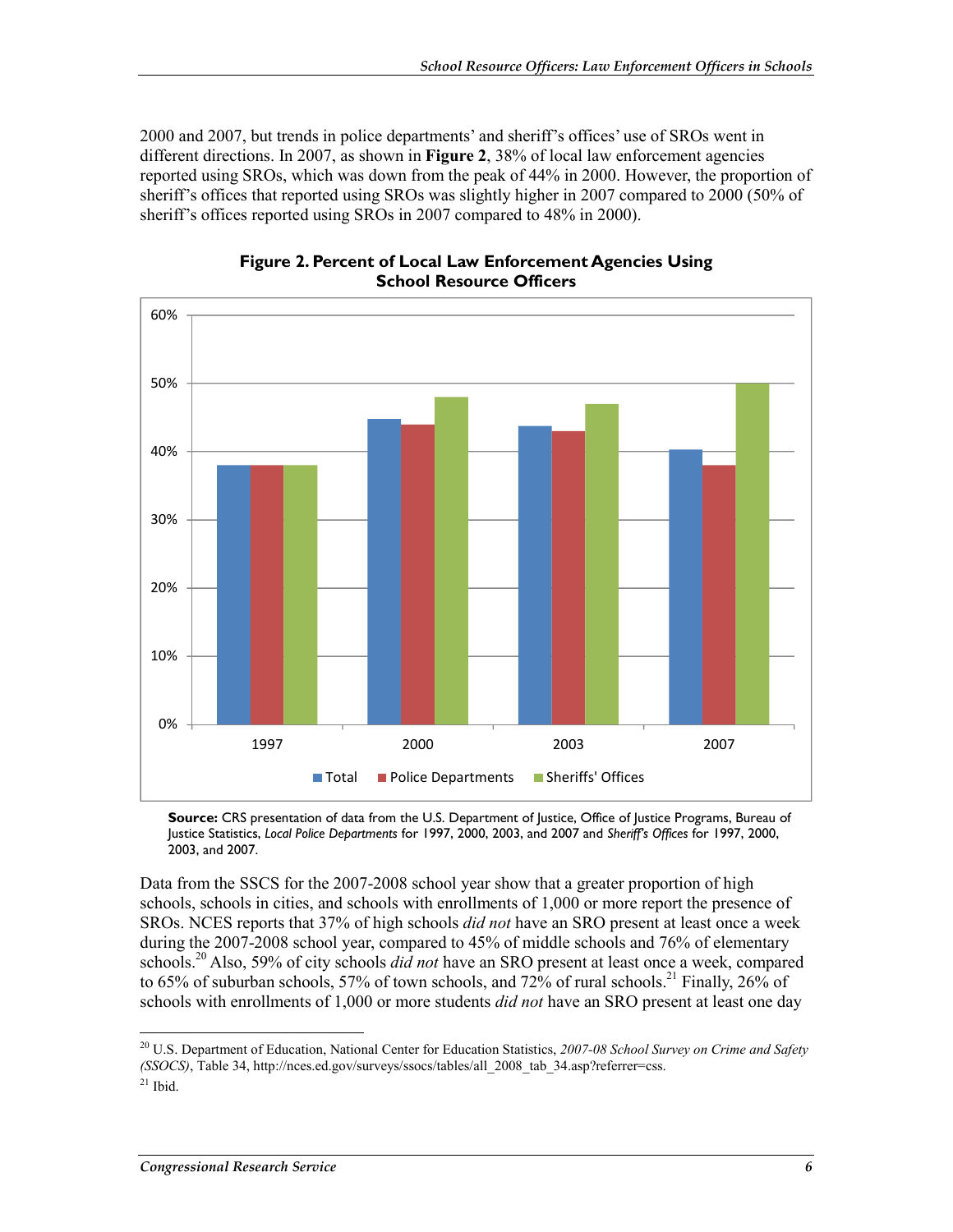a week while 57% of schools with enrollments of 999-500 students, 73% of schools with enrollments of 499-300 students, and 84% of schools with enrollments of less than 300 students did not have an SRO present at least once a week.<sup>22</sup> One limitation of the data is that they might not account for schools that had a less-frequent SRO presence. The SSCS principal questionnaire for the 2007-2008 school year asked "[d]uring the 2007–08 school year, did you have any security guards, security personnel, or sworn law enforcement officers present at your school at least once a week? [emphasis original]<sup>223</sup> Therefore, if the SRO was at the school every-otherweek, that officer's presence would not be captured by the data.

## **Federal Funding for School Resource Officers**

SRO programs have been encouraged by the federal government through grants provided to local jurisdictions.<sup>24</sup> Two federal grant programs provided funding for the hiring and placement of law enforcement officers in schools across the country: the COPS in Schools (CIS) program and the State Formula Grants program through the Safe and Drug Free Schools and Communities Act. Funding for these programs ended, respectively, in FY2005 and FY2009.

### **The COPS in Schools (CIS) Program**

The CIS program provided grants for hiring new, additional school resource officers to conduct community policing services in and around primary and secondary schools.<sup>25</sup> Congress first provided funding for the COPS in Schools program in 1999 after the Columbine school shooting.<sup>26</sup> Funding for the CIS program was set aside from appropriations for the COPS Hiring Program (CHP). Congress provided funding for this program from FY1999-FY2005.<sup>27</sup> Appropriations for CIS peaked between FY2000 and FY2002, when Congress appropriated approximately \$180 million each fiscal year for the program. The COPS Office reports that nearly 7,200 SRO positions were funded through CIS grants.<sup>28</sup> Even though there has not been funding for the CIS program for several fiscal years, law enforcement agencies can use grants they receive under the CHP to hire  $SROs.<sup>29</sup>$ 

 $22$  Ibid.

<sup>23</sup> U.S. Department of Education, National Center for Education Statistics, *School Survey on Crime and Safety, Principal Questionnaire, 2007-08 School Year*, p. 8, http://nces.ed.gov/surveys/ssocs/pdf/ SSOCS\_2008\_Questionnaire.pdf.

<sup>24</sup> *Assigning Police Officers to Schools*, p. 1.

<sup>25</sup> U.S. Department of Justice, Community Oriented Policing Services Office, *COPS in Schools (CIS)*, http://www.cops.usdoj.gov/default.asp?Item=54.

<sup>&</sup>lt;sup>26</sup> Police Officers in Schools: Effects on School Crime and the Processing of Offender Behaviors, pp. 2-3.

<sup>&</sup>lt;sup>27</sup> Annual appropriations for the CIS program are as follows: \$167.5 million (FY1999), \$180.0 million (FY2000), \$179.6 million (FY2001), \$180.0 million (FY2002), \$39.7 million (FY2003), \$59.4 million (FY2004), \$4.9 million (FY2005).

<sup>&</sup>lt;sup>28</sup> Email correspondence with the U.S. Department of Justice, Community Oriented Policing Services Office, March 11, 2013.

<sup>&</sup>lt;sup>29</sup> Starting in FY2011, the COPS Office asked law enforcement agencies applying for grants under the CHP to identify a public safety problem area that their grants funds would be used to address. According to the COPS Office, 11.5% of the FY2011 applicants and 22.9% of the FY2012 applicants identified "school based policing" as their problem area. In addition, 10.4% of funded applications for the FY2011 CHP and 22.3% of applications for FY2012 CHP were for school based policing. Email correspondence with the U.S. Department of Justice, Community Oriented Policing (continued...)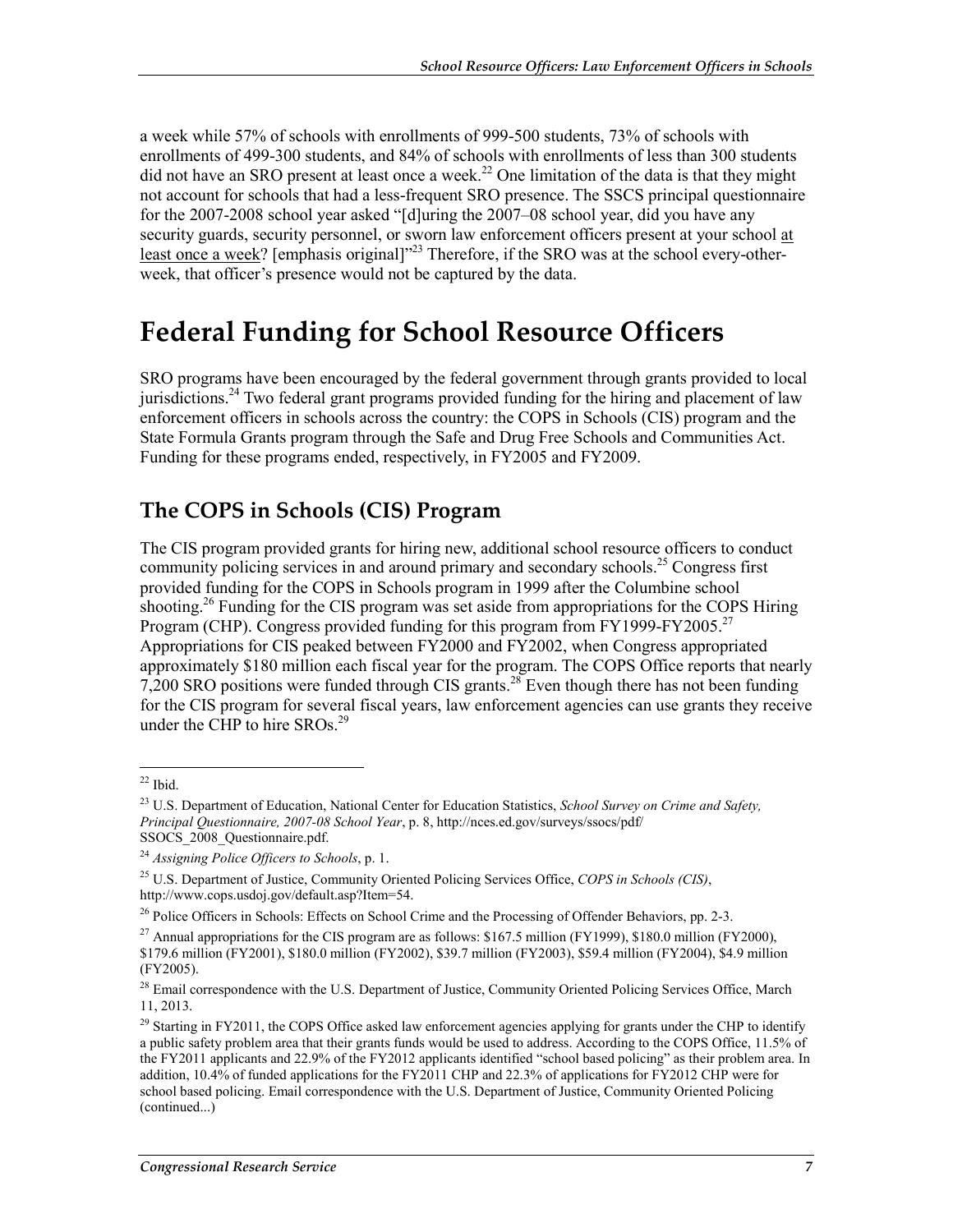### **Safe and Drug Free Schools and Communities Act (SDFSCA)**

The SDFSCA is the federal government's major initiative to prevent drug abuse and violence in and around elementary and secondary schools.<sup>30</sup> The SDFSCA was initially enacted in 1994 (P.L. 103-382) in response to concerns about increased school violence and drug use among schoolaged youth.<sup>31</sup> The SDFSCA was most recently reauthorized as part of the Elementary and Secondary Education Act (ESEA) in P.L. 107-110, the No Child Left Behind Act of 2001. The SDFSCA program as authorized supports two major grant programs—one for State Formula Grants and one for National Programs.<sup>32</sup>

However, FY2009 was the last year that funding was provided for the State Formula Grant Program. Since FY2010, funding has only been provided for National Programs. The State Formula Grant Program distributed formula grants to states, and from states to all local educational agencies (LEAs), as required by law. LEAs could use their grants for a wide variety of authorized activities, including for the hiring and training of school resource officers.<sup>33</sup>

# **Research on the Effectiveness of School Resource Officers**

SROs engage in many activities that could contribute to school safety. A national survey of schools found that schools with SROs had significantly greater levels of law enforcement involvement compared to schools without assigned officers.<sup>34</sup> Schools with SROs were more likely to report that

- school facilities and grounds were patrolled,
- safety and security inspections were conducted,
- student leads about crimes were investigated,
- arrests were made, and

<sup>(...</sup>continued)

Services Office, April 1, 2013.

 $30$  As part of its proposal to reauthorize the ESEA, which is under consideration in the  $113<sup>th</sup>$  Congress, the Obama Administration has proposed significant changes to the SDFSCA. The reauthorization proposal would consolidate several smaller programs into a new broader program titled "Successful, Safe, and Healthy Students." For more information on the SDFSCA see CRS Report RL33980, *School and Campus Safety Programs and Requirements in the Elementary and Secondary Education Act and Higher Education Act*, by Gail McCallion and Rebecca R. Skinner.

<sup>&</sup>lt;sup>31</sup> On October 20, 1994, President William J. Clinton signed into law the Improving America's School Act (P.L. 103-382), which reauthorized the ESEA, and created the SDFSCA as Title IV. The 1994 legislation extended, amended, and renamed the Drug-Free Schools and Communities Act of 1988 (DFSCA; P.L. 100-297). Violence prevention was added to DFSCA's original drug abuse-prevention purpose by incorporating the Safe Schools Act. The Safe Schools Act was originally created by Title VII of the Goals 2000: Educate America Act of 1994 (P.L. 103-227).

<sup>&</sup>lt;sup>32</sup> Although funding is no longer provided for SDFSCA State Formula Grants, funding continues to be provided for several National Programs. The authorization of appropriations for the SDFSCA expired at the end of FY2008; funding has continued to be provided for National Programs through appropriations legislation.

<sup>&</sup>lt;sup>33</sup> The SDFSCA includes an extensive list of activities that are allowable uses of funds by LEAs, including the activities that that are part of the President's proposed Comprehensive School Safety Plan, discussed later in this report.

<sup>34</sup> *The Role of Law Enforcement in Public School Safety*, p. 47.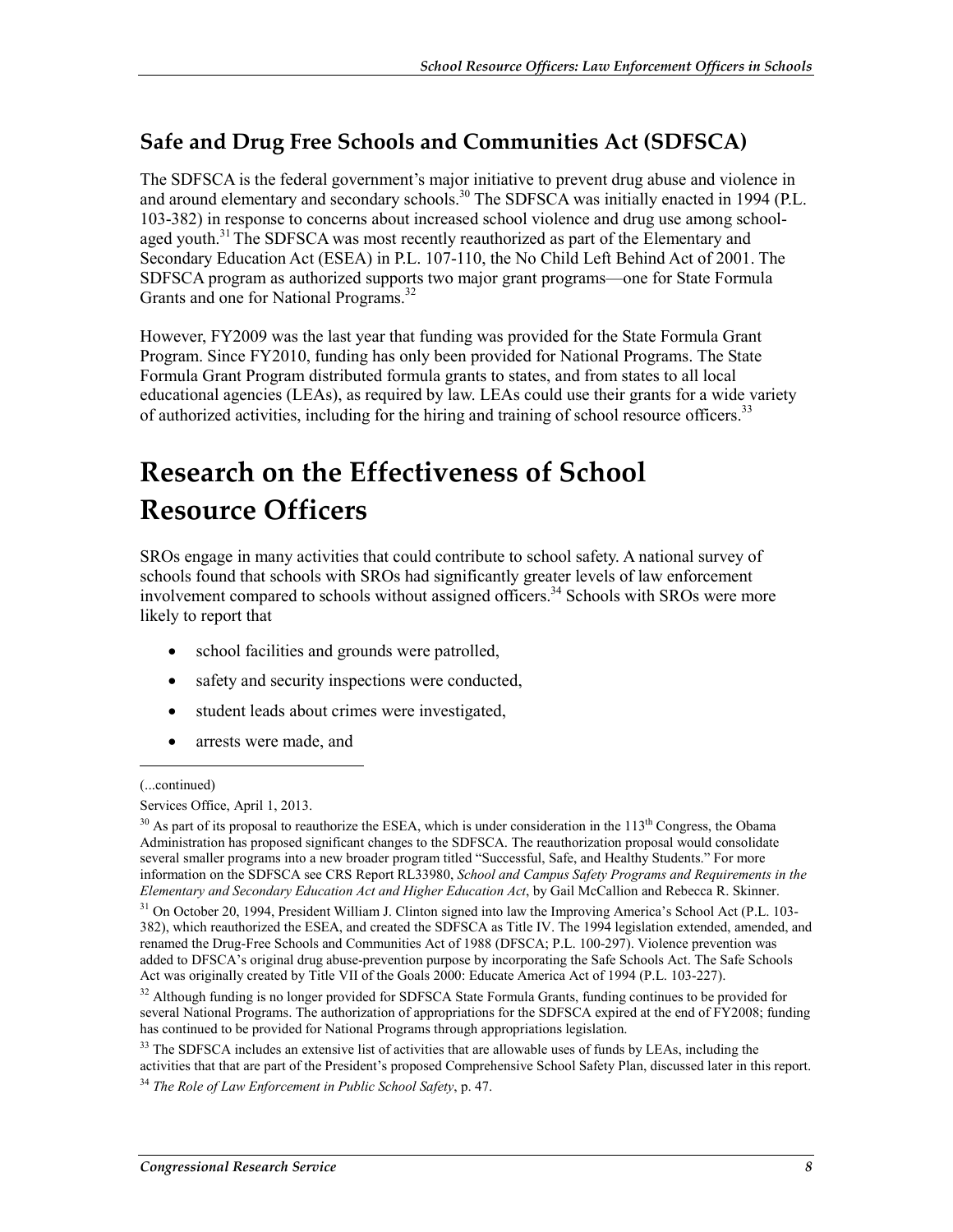$\bullet$  there were responses to crime reports from staff and students.<sup>35</sup>

In addition, schools with SROs were more likely to work with law enforcement to create an emergency plan agreement; develop a written plan to deal with shootings, large scale fights, hostages, and bomb threats; and conduct risk assessments of the security of school buildings or grounds.36 Schools with SROs were also more likely to have police officers involved in mentoring students and advising school staff.<sup>37</sup> However, while the results of the survey show that SROs are undertaking actions that might contribute to safer schools, they do not indicate whether these actions reduce school violence.

Despite the popularity of SRO programs, there are few available studies that have reliably evaluated their effectiveness.<sup>38</sup> A more specific critique of the literature on SRO programs notes that to properly assess the effect of SRO programs it is necessary to collect data on reliable and objective outcome measures during a treatment period (i.e., a period in which SROs worked in schools) and a control period (i.e., a period in which no SROs were present).<sup>39</sup> Data on the control period could be collected from comparable schools without SROs or from the same school before the SRO was assigned to the school.<sup>40</sup> Data from both the treatment and control conditions should be collected over a long enough period of time that they generate a stable estimate of the outcome measures, and the outcome measure should not be influenced by the placement of the SRO in the school (e.g., using the SRO's incident reports).<sup>41</sup> At the time this review of the literature was published (2011), no evaluations of SRO programs met this standard.<sup>42</sup>

One summary of the body of literature on the effectiveness of SRO programs notes that

[s]tudies of SRO effectiveness that have measured actual safety outcomes have mixed results, some show an improvement in safety and a reduction in crime;<sup>43</sup> others show no change.44 Typically, studies that report positive results from SRO programs rely on participants' perceptions of the effectiveness of the program rather than on objective evidence. Other studies fail to isolate incidents of crime and violence, so it is impossible to know whether the positive results stem from the presence of SROs or are the results of other factors<sup>45</sup>

<u>.</u>

<sup>35</sup> Ibid., pp. 48-49.

<sup>36</sup> Ibid., p. 53.

<sup>37</sup> Ibid., pp. 49-50.

<sup>38</sup> *Assigning Police Officers to Schools*, p. 7.

<sup>&</sup>lt;sup>39</sup> Police Officers in Schools: Effects on School Crime and the Processing of Offender Behaviors, p. 5.

 $40$  Ibid., p. 6.

 $41$  Ibid.

 $42$  Ibid.

<sup>&</sup>lt;sup>43</sup> See for example Ida M. Johnson, "School Violence: The Effectiveness of a School Resource Officer Program in a Southern City," *Journal of Criminal Justice*, vol. 27, no. 2 (1999), pp. 173-192.

<sup>44</sup> See for example Arrick Jackson, "Police-school Resource Officers' and Students' Perception of the Police and Offending," *Policing: An International Journal of Police Strategies and Management*, vol. 25, no. 3 (2002), pp. 631- 650.

<sup>45</sup> *Assigning Police Officers to Schools*, p. 8.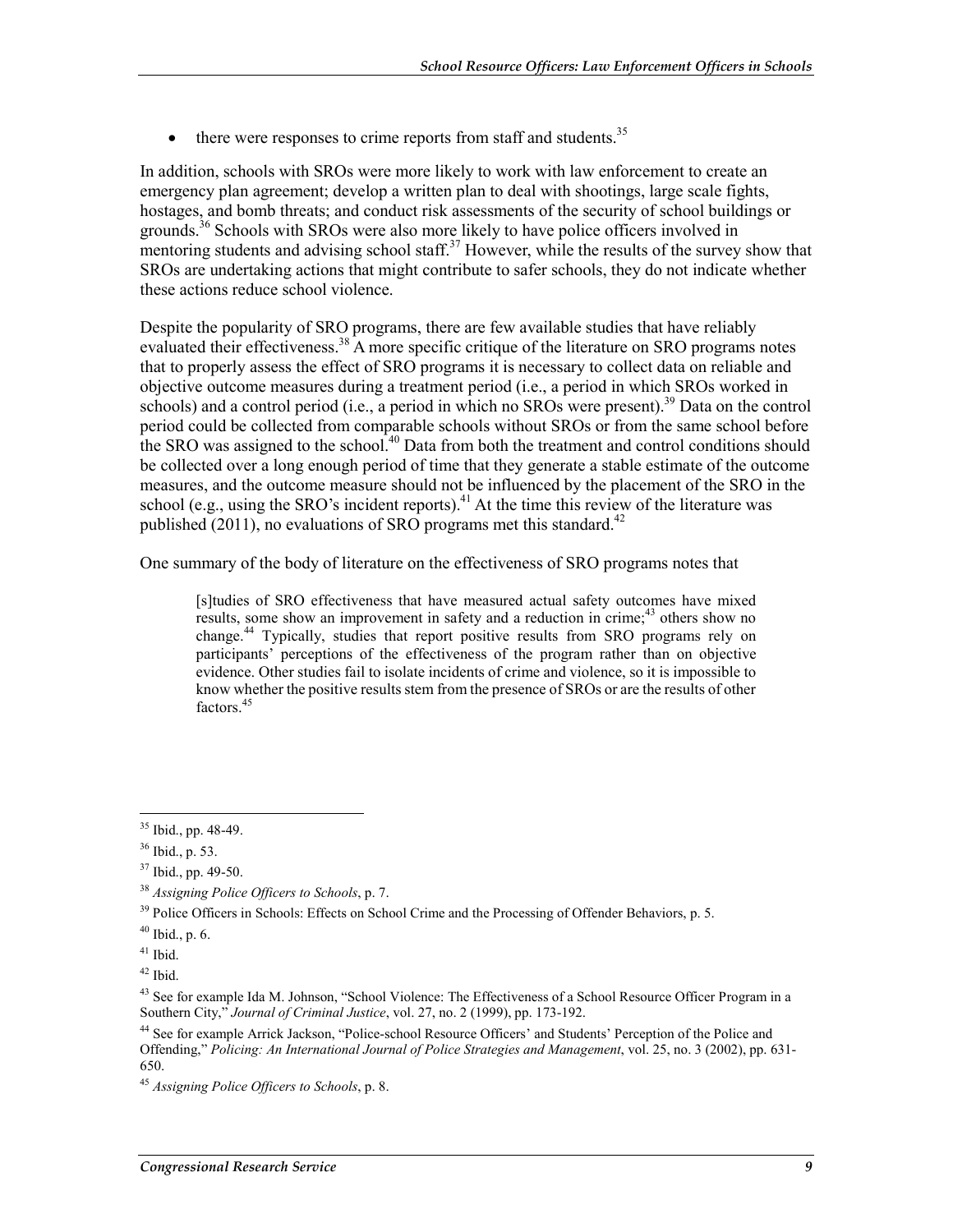A study of 19 SRO programs sponsored by the National Institute of Justice did not draw any conclusions about their effectiveness because very few of the programs included in their study "conducted useful and valid assessments of their programs."46

More recent research has attempted to address some of the shortcomings of previous studies on the topic by using broader datasets and statistical techniques that control for possible confounding variables, but they still suffer from some limitations. For example, a study by Tillyer, Fisher, and Wilcox found that students in schools where police were present and/or involved in the school's daily decision making were no less likely than students in schools where the police were not present and/or involved in decision making to report that they were the victims of a serious violent offense, believe they were at risk for being victimized, or were afraid of being victimized.<sup>47</sup> However, this study used data collected mostly from children in rural schools in Kentucky, which could raise questions about whether the results are generalizable to other locales. Another study by Jennings et al. found that the number of SROs in a school had a statistically significant negative effect on the number of reported serious violent crimes, but not on the number of reported violent crimes.<sup>48</sup> Nonetheless, this study only used one year of data, which means that it is not possible to determine if reported crimes in high schools decreased after the school started an SRO program.

A third study by Na and Gottfredson used a dataset that allowed the researchers to evaluate whether the reported number of offenses decreased after schools started SRO programs.<sup>49</sup> The results of the analysis show that schools that added SROs did not have a lower number of reported serious violent,<sup>50</sup> non-serious violent,<sup>51</sup> or property crimes.<sup>52</sup> However, schools that added SROs had a higher number of reported weapon and drug offenses.<sup>53</sup> There are some limitations to this study, namely (1) the reported number of crimes might be influenced by the presence of an SRO; (2) the sample of schools included in the study is not representative of all schools in the United States (it over-represents secondary schools, large schools, and non-rural schools); and (3) the effects of adding SROs may be confounded with the installation of other security devices (e.g., metal detectors) or other security-related policies.

The body of research on the effectiveness of SRO programs is noticeably limited, both in terms of the number of studies published and the methodological rigor of the studies conducted. The

<sup>46</sup> Peter Finn and Jack McDevitt, *National Assessment of School Resource Officer Programs: Final Project Report*, Washington, DC, February 28, 2005, p. 47, https://www.ncjrs.gov/pdffiles1/nij/grants/209273.pdf, hereinafter "*National Assessment of School Resource Officer Programs*."

<sup>47</sup> Marie Skubak Tillyer, Bonnie S. Fisher, and Pamela Wilcox, "The Effects of School Crime Prevention on Students' Violent Victimization, Risk Perception, and Fear of Crime: A Multilevel Opportunity Perspective," *Justice Quarterly*, vol. 28, no. 2 (April 2011), pp. 249-277.

<sup>&</sup>lt;sup>48</sup> Wesley G. Jennings, David N. Khey, and Jon Maskaly, et al., "Evaluating the Relationship Between Law Enforcement and School Security Measures and Violent Crime in Schools," *Journal of Police Crisis Negotiations*, vol. 11, no. 2 (2011), pp. 109-124.

<sup>&</sup>lt;sup>49</sup> Police Officers in Schools: Effects on School Crime and the Processing of Offender Behaviors.

 $50$  "Serious violent" crimes included rape, sexual battery other than rape, robbery with or without a weapon, physical attack or fight with a weapon, and threat of physical attach with a weapon.

<sup>&</sup>lt;sup>51</sup> "Non-serious violent" crimes included physical attack or fight without a weapon and threat of physical attack without a weapon.

<sup>52 &</sup>quot;Property" crimes included theft and vandalism.

<sup>&</sup>lt;sup>53</sup> "Weapons and drug" offenses included possession of a firearm or explosive device; possession of a knife or sharp object; and distribution, possession, or use of illegal drugs or alcohol.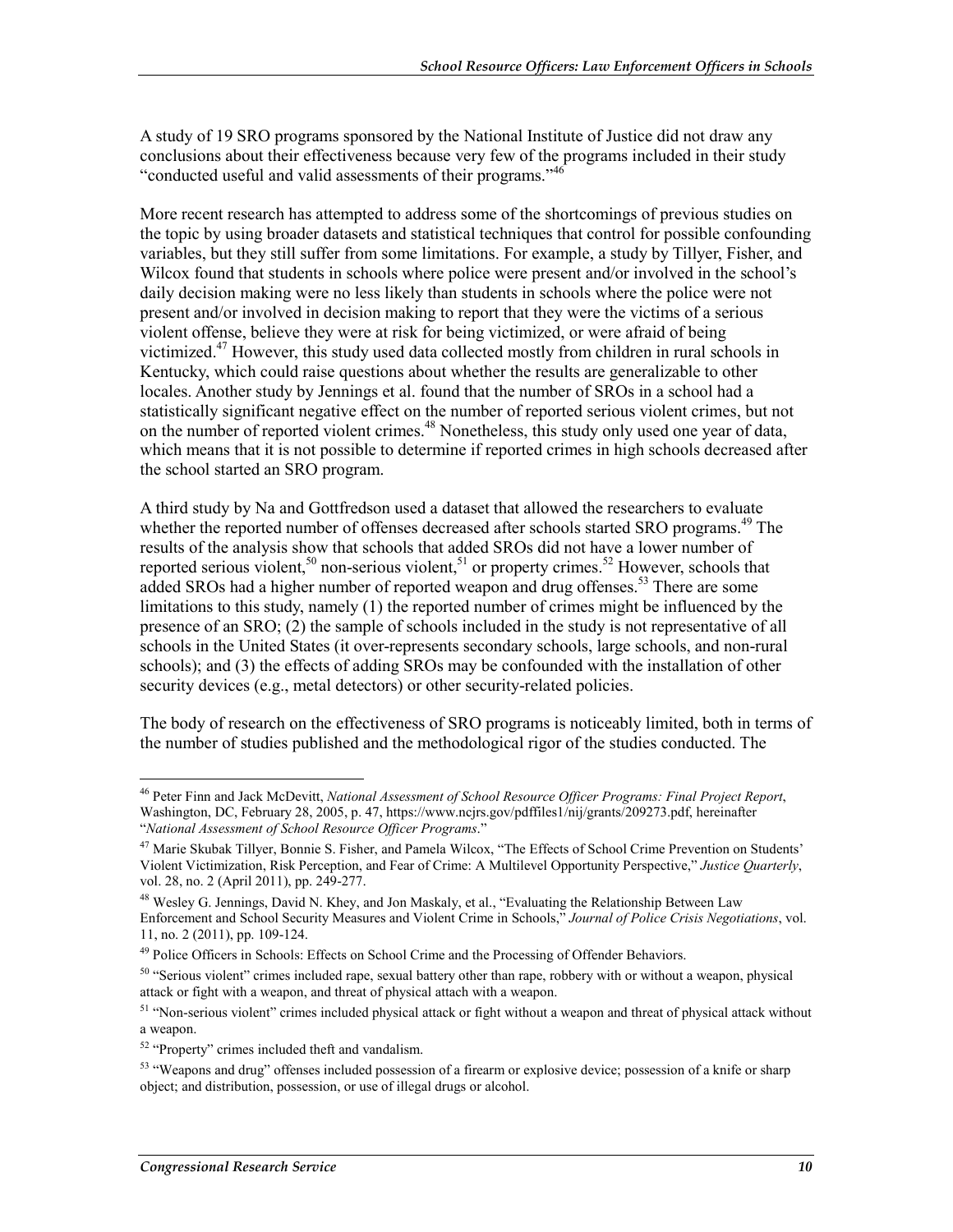research that is available draws conflicting conclusions about whether SRO programs are effective at reducing school violence. In addition, the research does not address whether SRO programs deter school shootings, one of the key reasons for renewed congressional interest in these programs. There are logical reasons to believe that SROs might help prevent school shootings; to wit, that someone might not attack a school if he or she knows that there is an officer on-site, or SROs developing a relationship with the student body might facilitate reporting of threats made by other students. In addition, placing an officer in a school might facilitate a quicker response time by law enforcement if a school shooting occurs. However, none of the research on the effectiveness of SRO programs addresses this issue.

### **Promising Practices for Successful SRO Programs**

A report published by the COPS Office notes that there is a lack of research on SRO programs, so it is not possible to identify a "one-size-fits-all" series of recommendations for implementing a maximally successful SRO program.<sup>54</sup> The report, however, identifies several promising practices for a successful SRO program. First, it emphasizes that all schools should develop a comprehensive school safety plan based on a thorough analysis of the problem(s) the school is facing and resources should be deployed accordingly. The report also notes that while SROs might be an important component of an overall safety plan, they should not be the only component. In some instances, school safety plans might not require the deployment of an SRO. If the school decides to use an SRO, there should be clear goals for the program, SROs should engage in activities that directly relate to school safety goals and address identified needs, and data should be collected to determine whether the program is achieving its goals. Finally, the report notes that effective SROs engage in problem-solving policing rather than simply responding to incidents as they occur.<sup>55</sup>

The report notes that there are operational obstacles that can threaten the success of an SRO program, including a lack of resources for the officer such as time constraints or lack of training, or turnover and reassignment.<sup>56</sup> These challenges can be addressed with a proper framework, but it can require in-depth discussion and negotiations between school administrators and the law enforcement agency.

The report also stresses that schools and law enforcement agencies should be aware of any pitfalls before agreeing to establish an SRO program.<sup>57</sup> There may be philosophical differences between school administrators and law enforcement agencies about the role of the SRO. Law enforcement agencies focus on public safety while schools focus on educating students. Establishing an operating protocol or memorandum of understanding (MOU), according to the report, is a critical element of an effective school-police partnership.<sup>58</sup> The MOU should clearly state the roles and responsibilities of the actors involved in the program.<sup>59</sup> Researchers who conducted an evaluation of 19 SRO programs note that "[w]hen SRO programs fail to define the SROs' roles and

<sup>1</sup> <sup>54</sup> *Assigning Police Officers to Schools*, p. 22.

 $55$  Problem-solving policing involves changing the conditions that give rise to recurring crime problems. Ibid., p. 24.

 $56$  Ibid., p. 22.

<sup>57</sup> Ibid.

 $58$  Ibid., p. 30.

 $59$  Ibid.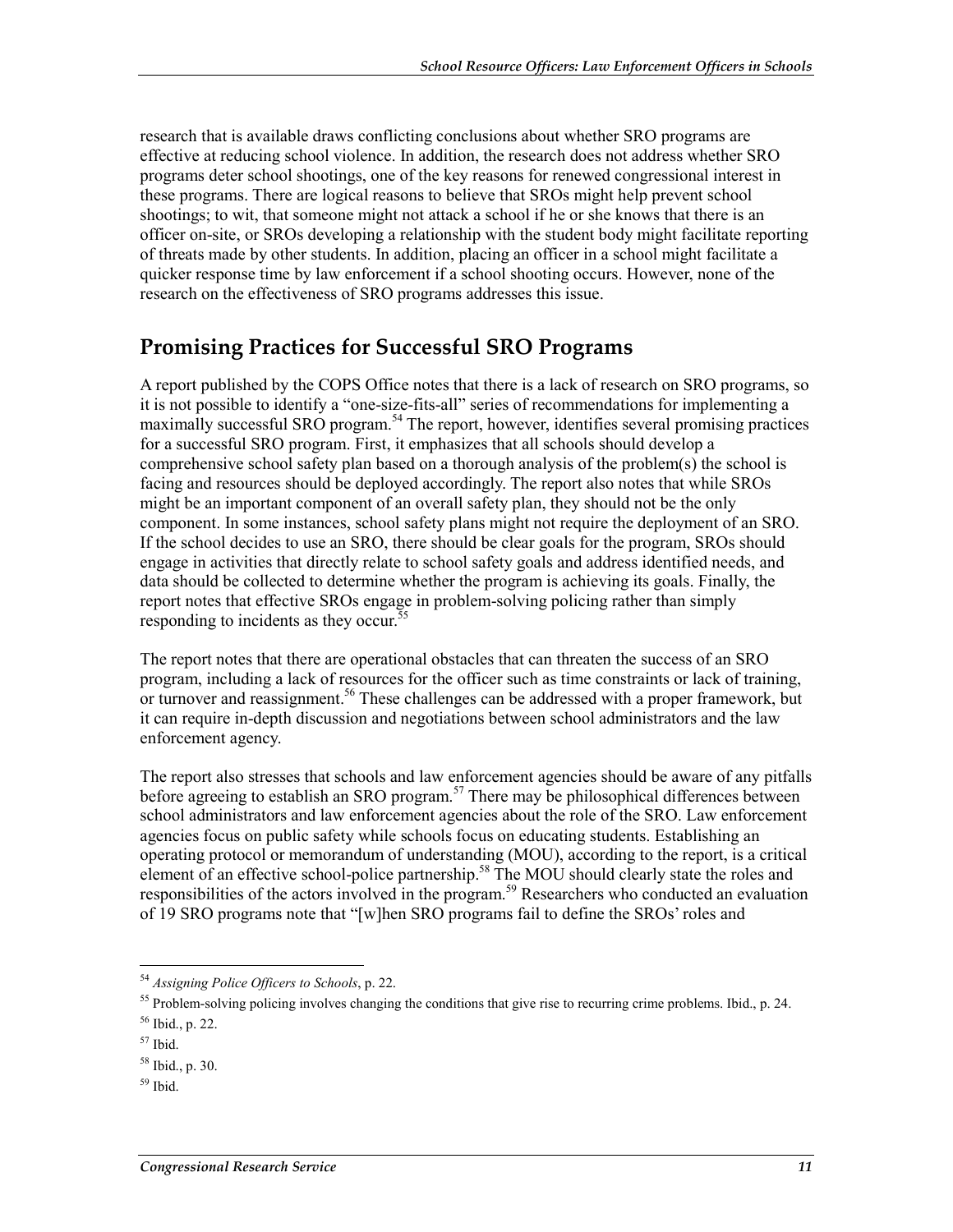responsibilities in detail before—or even after—the officers take up the posts in the schools, problems are often rampant—and may last for months and even years."<sup>60</sup>

According to the report, selecting officers who are likely to succeed in a school environment such as officers who can effectively work with students, parents, and school administrators, have an understanding of child development and psychology, and who have public speaking and teaching skills—and properly training those officers are identified as two important components of a successful SRO program.<sup>61</sup> While it is possible to recruit officers with some of the skills necessary to be an effective SRO, it is nonetheless important to provide training so officers can hone skills they already have or develop new skills that can make them more effective SROs.<sup>62</sup> It might also be important for SROs to receive training before or shortly after starting their assignment. The study of 19 SRO programs mentioned previously concluded that "*any delay in training can be a serious problem* [emphasis original] because SROs then have to learn their jobs by 'sinking or swimming."<sup>53</sup>

# **The Administration's Proposed Comprehensive School Safety Program**

The Administration requested \$150 million in funding for a Comprehensive Schools Safety Program as a part of its FY2014 budget request for the COPS program. The COPS Office would work with the Department of Education to administer the program. The proposed program would provide funding for hiring school safety personnel, including SROs, civilian public safety positions, school psychologists, social workers, and counselors. Funding would also be available for purchasing school safety equipment; developing and updating public safety plans; conducting threat assessments; and training crisis intervention teams. The stated purpose of the program is to "bring the law enforcement, mental health, and education disciplines together to provide a comprehensive approach to school safety."<sup>64</sup> The Administration reports that the program would require law enforcement and school districts, in consultation with school mental health professionals, to apply for funding together and use the grant to fills the gaps in their own school safety and security efforts. The Administration emphasizes that "[f]unding may also be used to support training for any personnel hired to ensure that their presence in the schools does not lead to unnecessarily harsh discipline and arrests for youth misbehaving, and that they will support other school personnel in implementing evidence-based positive behavior strategies."65

The Administration's proposed program would provide grants for hiring SROs like the CIS program, but unlike the CIS program, grants under the proposed program could also be used for hiring non-sworn personnel such as civilian public safety officers (i.e., security guards), school psychologists, social workers, and school counselors. The program has a focus on the mental

1

 $65$  Ibid., p. 27.

<sup>60</sup> *National Assessment of School Resource Officer Programs*, p. 43.

<sup>61</sup> *Assigning Police Officers to Schools*, p. 23.

 $62$  Ibid., p. 24.

<sup>63</sup> *National Assessment of School Resource Officer Programs*, p. 44.

<sup>64</sup> U.S. Department of Justice, Community Oriented Policing Services Office, *FY2014 Performance Budget, Office of Community Oriented Policing Services*, March 2013, p. 26, http://www.justice.gov/jmd/2014justification/pdf/copsjustification.pdf, hereinafter "COPS FY2014 budget justifications."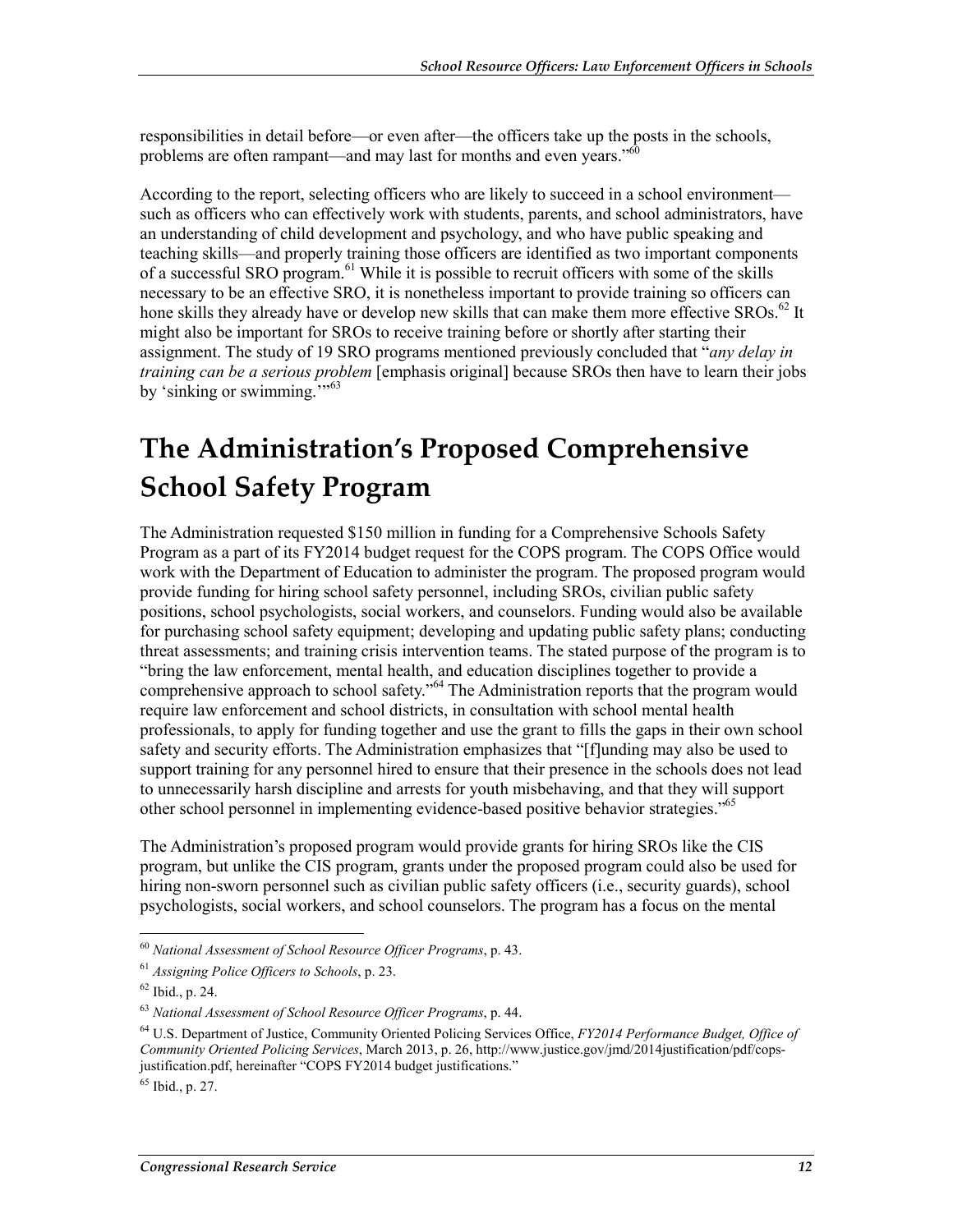health and counseling aspect of school safety, an element that was present in the State Formula Grants under the SDFSCA. Under the Administration's proposal, grants could be used to "improve school and community safety by expanding school-based mental health programs through the hiring of qualified mental health professionals."<sup>66</sup> Further, "qualified mental health professionals can improve safety by providing a broad spectrum of assessment, prevention, crisis response, counseling, consultation, and referral activities and services to students and the school community."<sup>67</sup>

Under the Administration's proposal, grants could be used for purchasing school safety equipment, developing and updating safety plans, and conducting threat assessments. This is similar to the purposes of the Matching Grant Program for School Security,<sup>68</sup> which was last funded by Congress in FY2011. Under that program, grants could be used for (1) the placement and use of metal detectors, locks, lighting, and other deterrent measures; (2) security assessments; (3) security training of personnel and students; (4) coordination with local law enforcement; and (5) any other measure that, in the determination of the Director of the COPS Office, may provide a significant improvement in security.<sup>69</sup> State formula grants under the SDFSCA could also be used for purchasing metal detectors or related devices and developing and implementing comprehensive schools security plans.

The Administration's proposal appears to be an attempt to bring multiple stakeholders together to develop a comprehensive approach to school security measures. It acknowledges that while SROs and physical security measures might be a part of a comprehensive school security plan, there are other elements that need to be addressed, such as the mental health of troubled students. It also would allow local governments to apply for funding for a school safety plan that does not include SROs. The proposed program could benefit applicants because it would allow them to submit one application for a grant that could be used for a variety of purposes instead of having to apply for funding under several different programs. It might also eliminate the possibility that funds from different grant programs are used for the same or similar purposes. The proposed program is intended to facilitate a more collaborative and comprehensive approach to school safety measures by requiring representatives of school districts, law enforcement, and mental health services to develop a school safety plan in order to apply for funding. However, since grants under the proposed program would be for comprehensive school security programs, it is possible that individual grant awards would be larger than they would be if grants were simply awarded for SROs or physical security infrastructure, meaning there could be fewer awards overall. Also, if there are barriers to stakeholders collaborating on a school safety plan, the requirements of the program might prohibit some communities from receiving funding.

## **Select Issues for Congress**

There are several issues Congress could consider should policymakers choose to debate whether to provide funding for SRO programs. Some of these issues might include the following:

<sup>1</sup>  $66$  Ibid.

<sup>67</sup> Ibid.

<sup>68 42</sup> U.S.C. §3797a et seq.

 $69$  42 U.S.C. §3797a(b).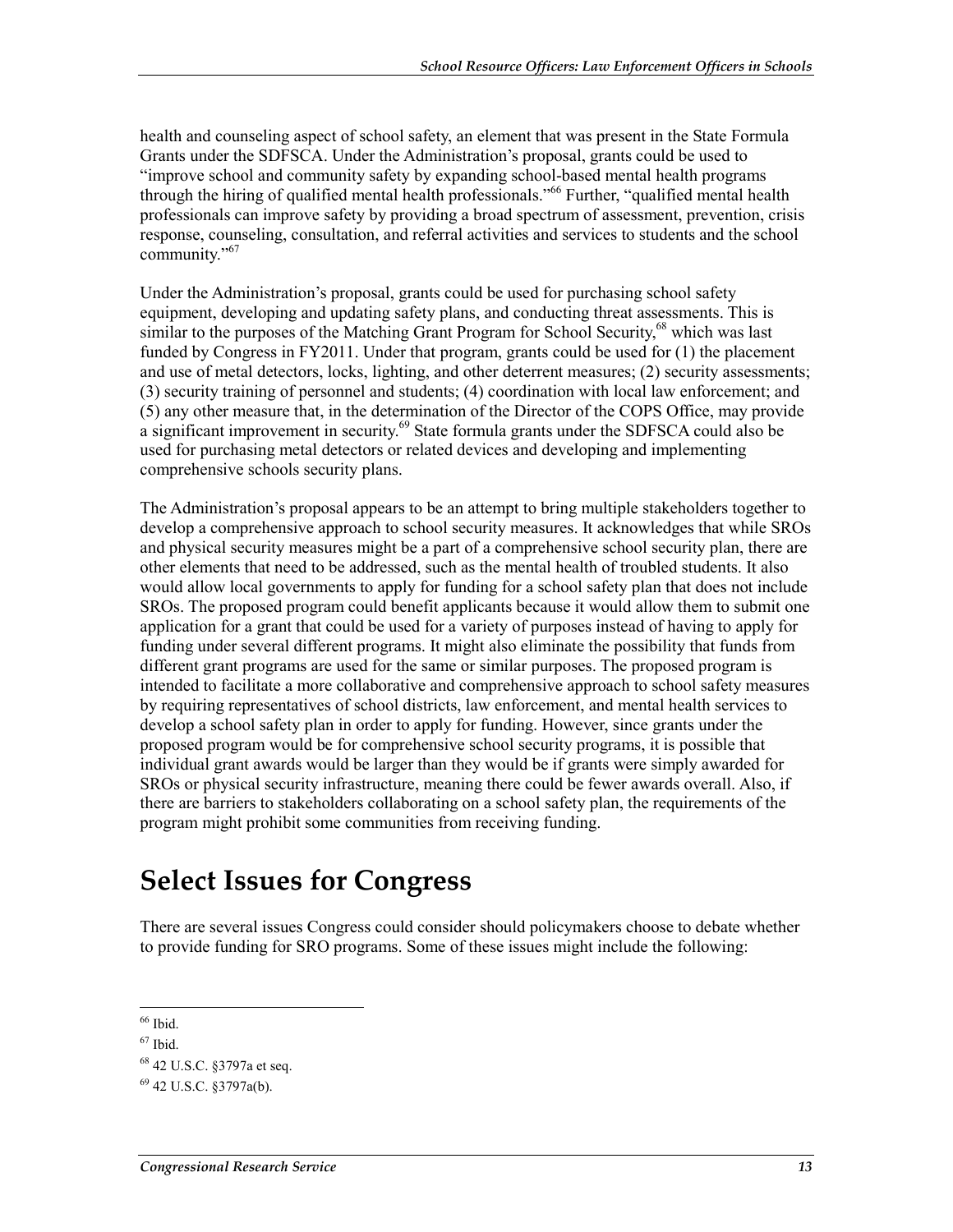- Do current trends in school violence warrant congressional efforts to expand SRO programs?
- Is it possible to sustain a significant expansion in SRO programs?
- What effect might an expansion of SRO programs have on the educational setting?

### **Trends in School Violence**

An overarching issue is whether the current level of school violence warrants congressional efforts to expand the number of SROs in schools across the country. The recent shooting in Newtown, CT, has heightened the nation's focus on school shootings, but it has been reported that schools are generally safe places for both students and staff.<sup>70</sup> Twelve out of a total of 78 public mass shootings between 1983 and 2012 that have been identified by CRS occurred in academic settings. Eight of these happened at primary or secondary education facilities.<sup>71</sup> Four of the 12 public mass shootings in education settings involved high school or middle school students as assailants<sup>72</sup>

Data show that homicides of children while at school, in general, are rare events. For the 2010- 2011 school year, the most recent school year for which data are available, there were 31 schoolassociated violent deaths, $^{73}$  of which 11 were homicides of children ages 5-18 while at school (see **Figure 3**).<sup>74</sup> The number of school-associated violent deaths and homicides of children ages 5-18 while at school for the 2010-2011 school year was below the average number of schoolassociated violent deaths (45) and homicides of children at school (23) since the 1992-1993 school year. To put the number of reported at-school youth homicides in context, the number of youth homicides that occurred at school remained less than 2% of the total number of homicides of school aged children for each school year going back to the 1992-1993 school year.<sup>75</sup> For

<sup>1</sup> <sup>70</sup> *Assigning Police Officers to Schools*, p. 15.

 $71$  Public mass shootings, as defined by CRS, are "incidents occurring in relatively public places, involving four or more deaths—not including the shooter(s)—and gunmen who select victims somewhat indiscriminately. The violence in these cases is not a means to an end such as robbery or terrorism." CRS Report R43004, *Public Mass Shootings in the United States: Selected Implications for Federal Public Health and Safety Policy*, coordinated by Jerome P. Bjelopera.

 $72$  Of the eight remaining shootings: a) three involved non-students targeting elementary schools, b) one involved a gunman targeting people at the high school he formerly attended, c) four occurred on college campuses and involved either active or former students. CRS did not identify a public mass shooting involving a student attending elementary school who acted as an assailant in an incident at his or her own school. Ibid.

 $73$  A "school-associated violent death" is defined as a homicide, suicide, or legal intervention (involving a law enforcement officer), in which the fatal injury occurred on the campus of a functioning elementary or secondary school in the United States. Victims of school-associated violent deaths include not only students and staff, but also others who are not students or staff, such as parents. School-associated violent deaths include those that occurred while the victim was attending or traveling to or from an official school-sponsored event. U.S. Department of Education, Institute of Education Sciences, National Center for Education Statistics, *Indicators of School Crime and Safety:2012*, Table 1.1, http://nces.ed.gov/programs/crimeindicators/crimeindicators2012/index.asp, hereinafter "*Indicators of School Crime and Safety*."

<sup>74</sup> Ibid.

 $75$  Ibid.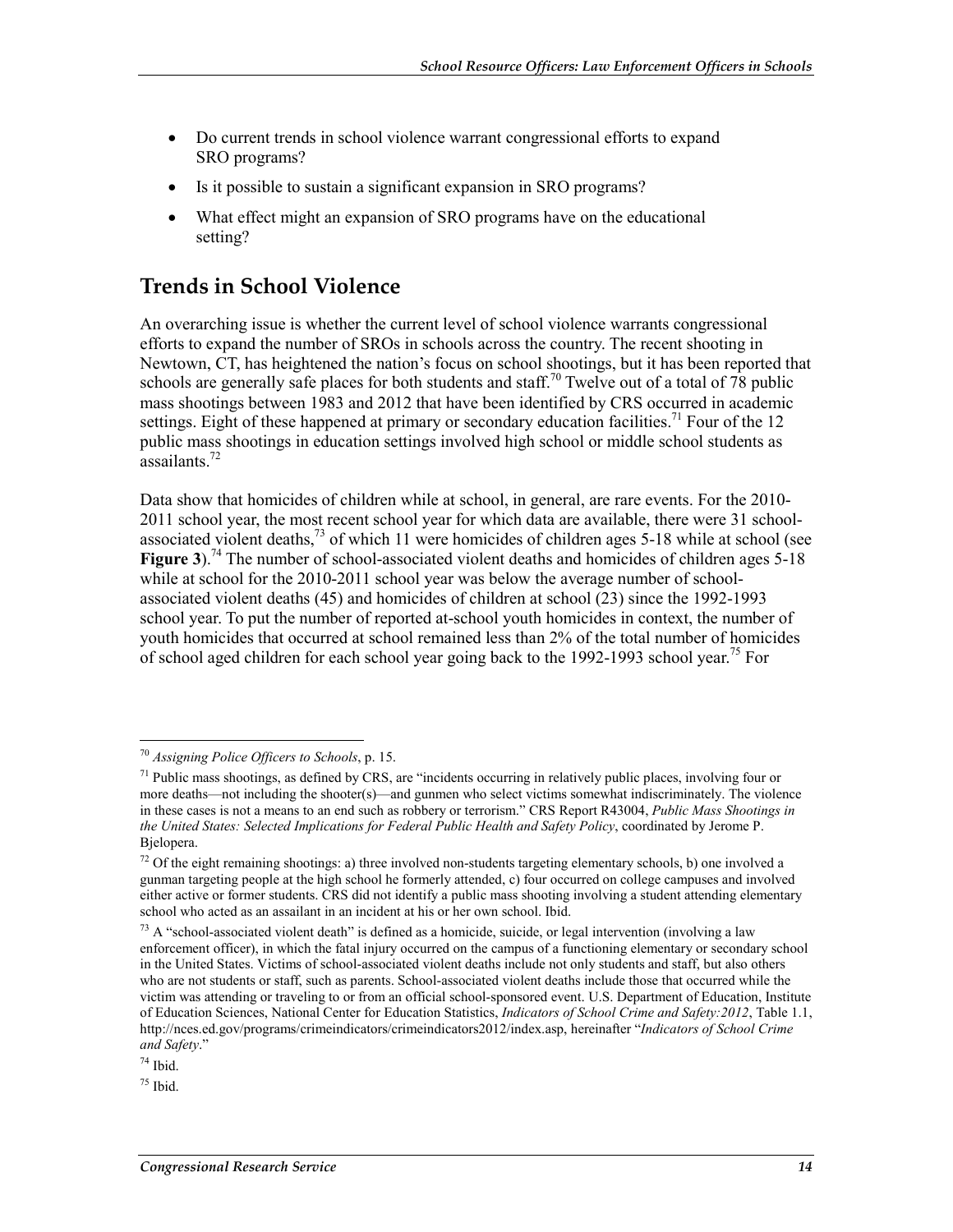example, there were a total of 1,595 homicides of children ages 5-18 during the 2008-2009 school year; of those, 17 (1.1%) occurred while the child was at school.<sup>76</sup>





**Source:** Taken from Table 1.1 in *Indicators of School Crime and Safety, 2012*.

**Notes:** Data from the 1999-2000 school year onward are subject to change as additional information about confirmed cases is received and assessed.

School violence, however, goes beyond just school shootings. School violence can include sexual assaults, robberies, assaults, and threats of violence against children while they are at school. In a December 2012 report on violent crime against youth, the BJS reported that the rate of serious violent crime<sup>77</sup> against youth ages 12 to 17 on school grounds decreased 62% between 1994 (17.4) per 1,000) and 2010 (6.6 per 1,000).<sup>78</sup> Trends in simple assault victimizations for children ages 12-17 were similar to victimizations for serious violent crimes. Reported victimizations for simple assaults on school grounds decreased 81% between 1994 (70.3 per 1,000) and 2010 (13.2 per 1,000).

<sup>76</sup> Ibid.

<sup>77 &</sup>quot;Serious violent crime" includes rape or sexual assault, robbery, or aggravated assault.

<sup>78</sup> Nicole White and Janet L. Lauritsen, *Violent Crime Against Youth, 1994-2010*, U.S. Department of Justice, Office of Justice Programs, Bureau of Justice Statistics, NCJ 240106, Washington, DC, December 2012, p. 9, http://www.bjs.gov/content/pub/pdf/vcay9410.pdf, hereinafter "*Violent Crime Against Youth.*"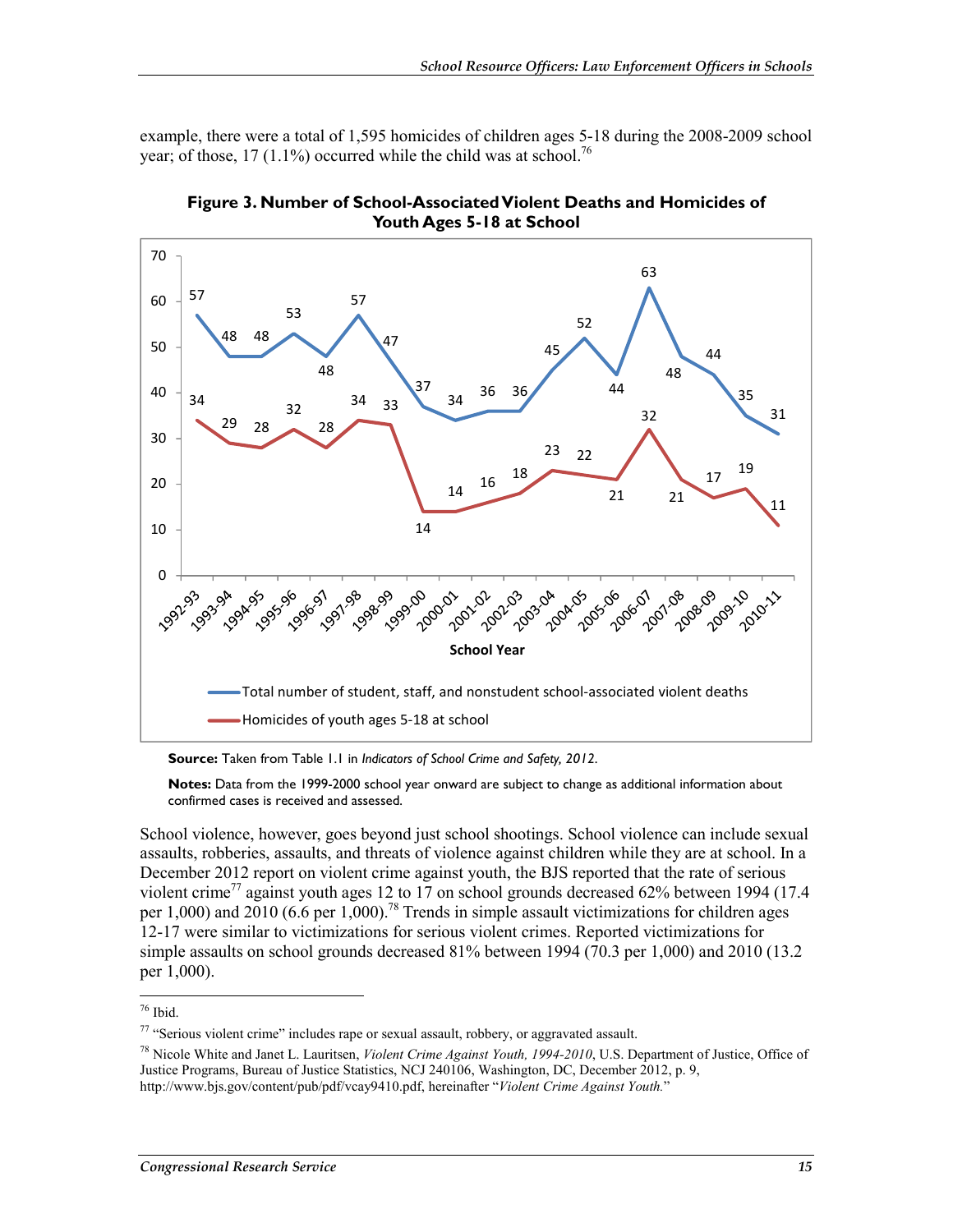Data published in the *Indicators of School Crime and Safety* report, show that schools are generally safe, but there are some schools with higher levels of violence and disorder than others. Approximately 74% of public schools reported one or more violent incidents and 16% reported one or more serious violent incidents during the 2009-2010 school year (see **Table 1**). It is estimated that there were 1.2 million violent incidents and 52,500 serious violent incidents during that school year. The rate of violent incidents was 25.0 per 1,000 students while the rate of serious violent incidents was 1.1 per 1,000 students. However, data also show that some schools namely middle schools, city schools, and schools with a higher proportion of low-income students (defined as the proportion of students who are eligible for free or reduced-price lunch) have higher rates of reported violent and serious violent incidents.

|                                                                    |                                             |                                     | Violent Incidents <sup>a</sup>          |                                      |                                     | Serious Violent Incidents <sup>b</sup>  |                                      |
|--------------------------------------------------------------------|---------------------------------------------|-------------------------------------|-----------------------------------------|--------------------------------------|-------------------------------------|-----------------------------------------|--------------------------------------|
| <b>School</b><br>Characteristic                                    | <b>Total</b><br><b>Number</b><br>of Schools | <b>Percent of</b><br><b>Schools</b> | <b>Number</b><br>of<br><b>Incidents</b> | Rate per<br>1,000<br><b>Students</b> | <b>Percent of</b><br><b>Schools</b> | <b>Number</b><br>of<br><b>Incidents</b> | Rate per<br>1,000<br><b>Students</b> |
| Total                                                              | 82,800                                      | 73.8%                               | 1,183,700                               | 25.0                                 | 16.4%                               | 52,500                                  | 1.1                                  |
| School Level <sup>c</sup>                                          |                                             |                                     |                                         |                                      |                                     |                                         |                                      |
| Primary                                                            | 48,900                                      | 64.4%                               | 482,100                                 | 21.3                                 | 13.0%                               | 21,900                                  | 1.0                                  |
| Middle                                                             | 15,300                                      | 90.5%                               | 375,200                                 | 40.0                                 | 18.9%                               | 13,600                                  | 1.5                                  |
| High School                                                        | 12,200                                      | 90.9%                               | 264,400                                 | 21.4                                 | 27.6%                               | 13,500                                  | 1.1                                  |
| Combined                                                           | 6,400                                       | 73.7%                               | 62,000                                  | 20.8                                 | 15.5%                               | $-$ d                                   | $\overline{\phantom{a}}$ d           |
| Enrollment size                                                    |                                             |                                     |                                         |                                      |                                     |                                         |                                      |
| Less than 300                                                      | 18,900                                      | 62.8%                               | 111,300                                 | 27.2                                 | 10.4%                               | 6,100e                                  | 1.5e                                 |
| 300-499                                                            | 25,200                                      | 71.3%                               | 274,400                                 | 26.5                                 | 15.7%                               | 14,200                                  | $\mathsf{I}$ .4                      |
| 500-999                                                            | 29,800                                      | 76.4%                               | 487,900                                 | 25.0                                 | 15.9%                               | 16,400                                  | 0.8                                  |
| 1,000 or more                                                      | 8,900                                       | 95.4%                               | 310,100                                 | 23.2                                 | 32.8%                               | 15,700                                  | 1.2                                  |
| Locale                                                             |                                             |                                     |                                         |                                      |                                     |                                         |                                      |
| City                                                               | 21,500                                      | 74.9%                               | 396,300                                 | 28.8                                 | 21.7%                               | 17,400                                  | 1.3                                  |
| Suburban                                                           | 23,800                                      | 73.5%                               | 371,000                                 | 22.4                                 | 15.5%                               | 16,200                                  | 1.0                                  |
| Town                                                               | 12,100                                      | 80.3%                               | 166,300                                 | 28.2                                 | 15.6%                               | 6,300                                   | 1.1                                  |
| Rural                                                              | 25,300                                      | 70.2%                               | 250,100                                 | 22.5                                 | 13.2%                               | 12,600                                  | 1.1                                  |
| Percent of students<br>eligible for free or<br>reduced-price lunch |                                             |                                     |                                         |                                      |                                     |                                         |                                      |
| $0 - 25%$                                                          | 17,100                                      | 62.6%                               | 141,700                                 | 11.9                                 | 10.5%                               | 6,700                                   | 0.6                                  |
| 26-50%                                                             | 22,700                                      | 76.0%                               | 290,500                                 | 22.1                                 | 16.2%                               | 12,500                                  | 1.0                                  |
| 51-75%                                                             | 23,800                                      | 73.8%                               | 334,400                                 | 27.3                                 | 15.8%                               | 13,100                                  | 1.1                                  |
| 76-100%                                                            | 19,100                                      | 81.4%                               | 417,200                                 | 41.3                                 | 22.9%                               | 20,100                                  | 2.0                                  |

#### **Table 1. Percentage of Public Schools Recording Violent and Serious Violent Incidents at School, Number of Incidents, and the Rate of Crimes Per 1,000 Students, by School Characteristics, School Year 2009-2010**

**Source:** Taken from Table 6.2, *Indicators of School Crime and Safety: 2012*.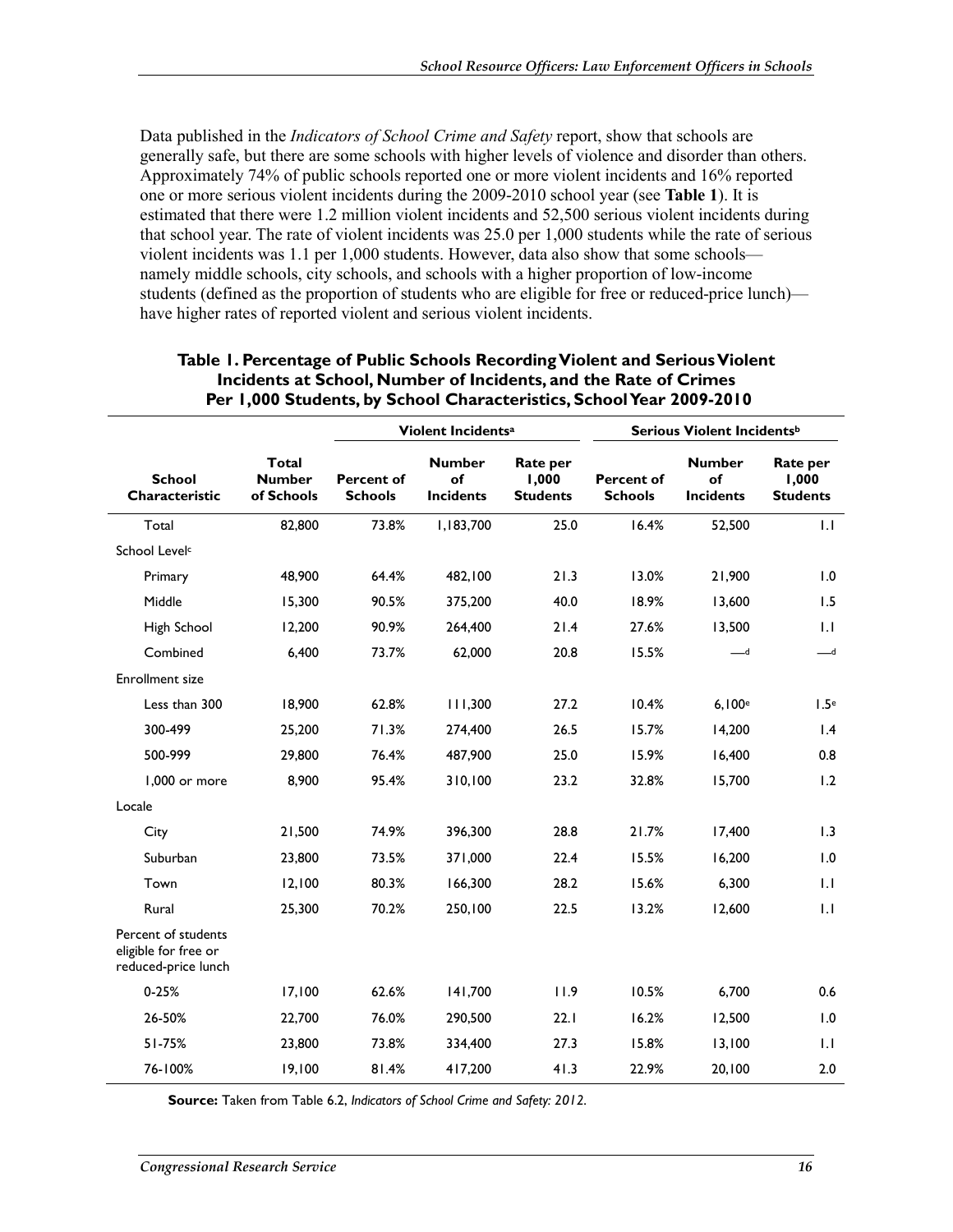- a. "Violent incidents" include rape, sexual battery other than rape, physical attack or fight with or without a weapon, threat of physical attack with or without a weapon, and robbery with or without a weapon.
- b. "Serious violent incidents" include rape, sexual battery other than rape, physical attack or fight with a weapon, threat of physical attack with a weapon, and robbery with or without a weapon.
- c. Primary schools are defined as schools in which the lowest grade is not higher than grade 3 and the highest grade is not higher than grade 8. Middle schools are defined as schools in which the lowest grade is not lower than grade 4 and the highest grade is not higher than grade 9. High schools are defined as schools in which the lowest grade is not lower than grade 9 and the highest grade is not higher than grade 12. Combined schools include all other combinations of grades, including K-12 schools.
- d. Reporting standards not met.
- e. Interpret data with caution because the margin of error for the estimated statistic is relatively large.

The above data suggest a key question: have SROs contributed to the reduction in school violence? The National Association of School Resource Officers (NASRO) draws a link between decreasing school violence and the presence of SROs:

Over the past two decades, America's public schools have become safer and safer. All indicators of school crime continue on the downward trend first reported when data collection began around 1992. In 2011, incidences of school-associated deaths, violence, nonfatal victimizations, and theft all continued their downward trend. This trend mirrors that of juvenile arrests in general, which fell nearly 50% between 1994 and 2009––17% between 2000 and 2009 alone. This period of time coincides with the expansion of School Resource Officer programs as part of a comprehensive, community-oriented strategy to address the range of real and perceived challenges to campus safety.<sup>7</sup>

Data suggest that the decline in violent victimizations experienced by children at school might, in part, be the result of an overall decline in crime against juveniles and not the result of more SROs working in schools. Data from the BJS show that between 1994 and 2010 there was a 77% decrease in the number of serious violent victimizations and an 83% decrease in simple assaults against youth ages 12 to 17 (see **Figure 4**).

<sup>79</sup> National Association of School Resource Officers, *To Protect and Educate: The School Resource Officer and the Prevention of Violence in Schools*, October 2012, p. 9, http://www.nasro.org/sites/default/files/pdf\_files/ NASRO Protect and Educate.pdf.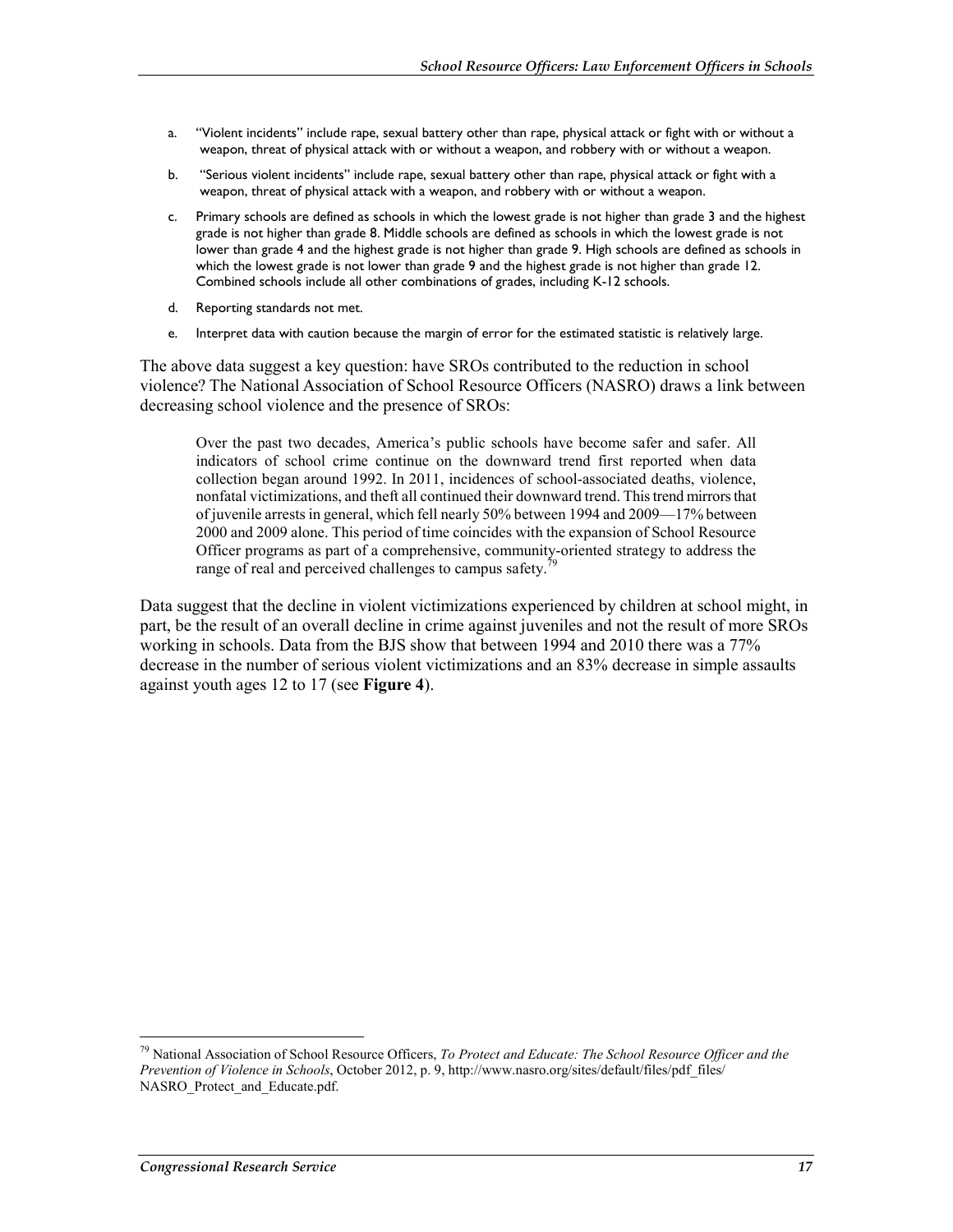

**Figure 4. Serious Violent Crime and Simple Assault Against Youth Ages 12 to 17 1994-2010** 

**Source:** U.S. Department of Justice, Office of Justice Programs, Bureau of Justice Statistics, *Violent Crime Against Youth, 1994-2010.* 

**Notes:** Data based on two-year rolling averages beginning in 1993.

Data from the Office of Juvenile Justice and Delinquency Prevention (OJJDP) also show that the number of juvenile homicides is lower than the previous nadir in 1984.<sup>80</sup> There were a reported 1,448 homicides of juveniles in 2010, down from the peak of 2,841 juvenile homicides in 1993 (see **Figure 5**).

<sup>80</sup> U.S. Department of Justice, Office of Justice Programs, Office of Juvenile Justice and Delinquency Prevention, *OJJDP Statistical Briefing Book, Juvenile Homicide Victims, 1980-2010*, Online, released July 31, 2012, http://www.ojjdp.gov/ojstatbb/victims/qa02304.asp?qaDate=2010.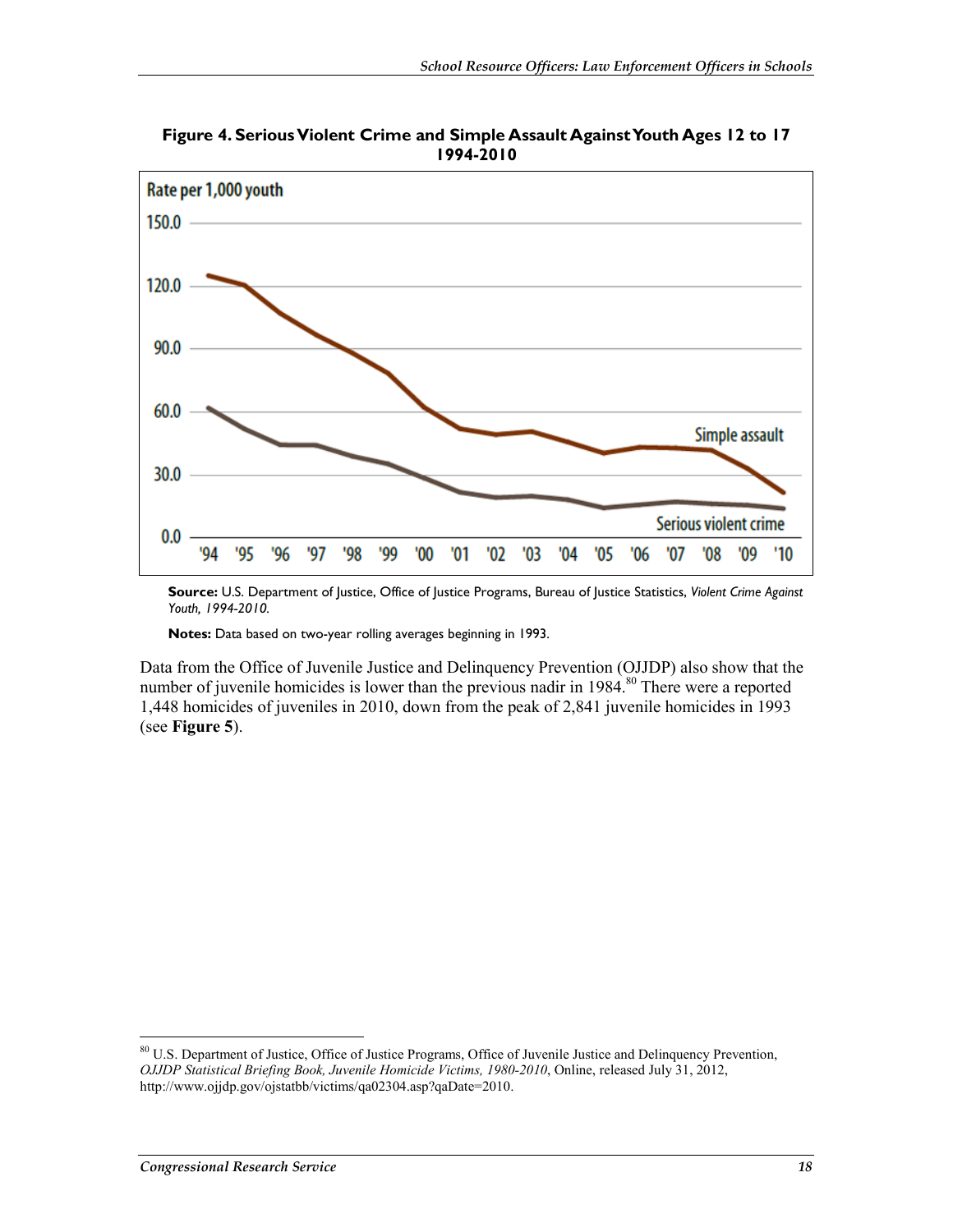

**Figure 5. Reported Number of Juvenile Homicides, 1980-2010** 

**Source:** U.S. Department of Justice, Office of Justice Programs, Office of Juvenile Justice and Delinguency Prevention, *OJJDP Statistical Briefing Book.* 

### **Sustainability of a School Resource Officer Expansion**

As previously noted, there have been proposals to increase the number of SROs as a way of preventing school shootings. Some policymakers might view a program that provides grants for hiring SROs, like the CIS program, as a way to expand the number of police officers assigned to schools across the country. Federal funding provided through the CIS program has been cited as contributing to the expansion of SRO programs.<sup>81</sup> As previously discussed, in 2003 there were approximately 19,900 reported SROs, up from approximately 12,300 SROs in 1997. Between FY1999 and FY2002, the COPS Office, through the CIS program, had funded nearly 6,300 SRO positions. The LEMAS data do not indicate how each SRO position is funded, but a survey conducted by the National Association of School Resource Officers (NASRO) of attendees at their 2004 national conference found that 45% of respondents indicated that their SRO positions were currently or formerly supported by a CIS grant.<sup>82</sup> The NASRO survey does not represent an

<sup>81</sup> *Assigning Police Officers to Schools*, p. 1; Police Officers in Schools: Effects on School Crime and the Processing of Offender Behaviors, p. 2

<sup>82</sup> National Association of School Resource Officers, *School Safety Left Behind? School Safety Threat Grows as Preparedness Stalls & Funding Decreases*, Final Report on the 4<sup>th</sup> Annual National Survey of School-based Police Officers, February 2005, p. 20, http://www.schoolsecurity.org/resources/ (continued...)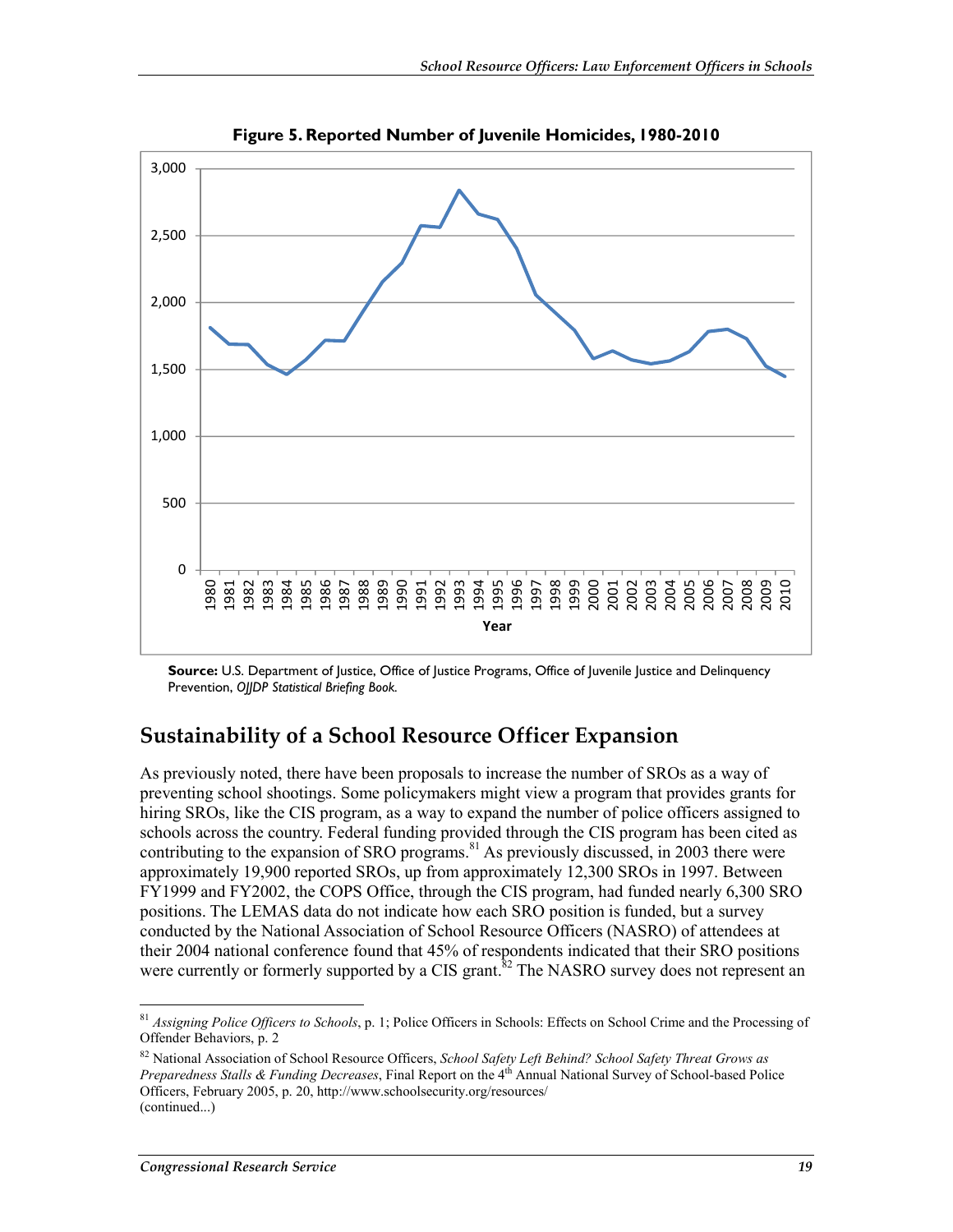unbiased national sample of SRO programs, and any results should therefore be interpreted with caution, but it is one of the few indicators of how many SRO positions were funded by CIS grants. The available data suggest that CIS funding probably supported a significant expansion of SRO programs across the country. The data also suggest that local law enforcement agencies have funded a majority of SRO positions, and they have continued to do so even after grants through the CIS program expired.

Even a conservative estimate of the cost of placing an SRO in each school in the country shows that it could cost billions of dollars to accomplish that goal. This estimate is partly founded on assumptions based on 2007 data (the most recent available). Data from the NCES show that in the 2009-2010 school year there were 98,817 public schools in the United States.<sup>83</sup> Data from the BJS show that there were a total of 19,088 SROs in 2007 (see **Table A-1**and **Table A-2**). If it is assumed that the number of SROs did not decrease in subsequent years and it is further assumed that each SRO is assigned to work in only one school, it would mean that there would need to be an additional 79,729 SROs hired to place an SRO in each school in the United States. Data from the BJS show that in 2007 the average minimum salary for an entry-level police officer was  $$32,900<sup>84</sup>$  and for an entry-level sheriff's deputy it was  $$31,100<sup>85</sup>$  and the weighted average minimum salary for an entry-level law enforcement officer in 2007 was \$32,412. $86$  Assuming that the average minimum salary for entry-level police officers and sheriff's deputies has not changed, it would cost about \$2.6 billion to hire the additional 79,729 SROs needed to place an SRO in each school. However, this cost could be higher because, as previously discussed, the number of SROs declined between 2003 and 2007. In recent years, many law enforcement agencies faced significant budget constraints due to the recent recession, so it is possible that the number of SROs continued to decline as they were reassigned or laid-off. Also, it is possible that the salaries for entry-level police officers and sheriff's deputies have increased since 2007. On the other hand, the estimated cost could be lower if SROs were assigned to patrol more than one school in some school districts.

If Congress acted to expand the number of SROs, it is likely that many of those officers would go to law enforcement agencies serving jurisdictions of fewer than 25,000 people. Data from the BJS show that nearly 88% of police departments and almost half of sheriff's offices serve jurisdictions of fewer than  $25,000$  people.<sup>87</sup> However, a smaller proportion of police departments and sheriff's offices that serve populations of less than 25,000 reported using SROs in 2007 (see **Table A-3** and **Table A-4**).

 $\overline{a}$ 

<sup>(...</sup>continued)

<sup>2004%20</sup>NASRO%20Survey%20Final%20Report%20NSSSS.pdf.

<sup>83</sup> U.S. Department of Education, National Center for Education Statistics, *Digest of Education Statistics, 2011*, Table 5, http://nces.ed.gov/programs/digest/d11/tables/dt11\_005.asp.

<sup>84</sup> Brian A. Reaves, *Local Police Departments, 2007*, U.S. Department of Justice, Office of Justice Programs, Bureau of Justice Statistics, NCJ 231174, Washington, DC, December 2010, p. 12, http://www.bjs.gov/content/pub/pdf/lpd07.pdf, hereinafter "*Local Police Departments, 2007*."

<sup>85</sup> Andrea M. Burch, *Sheriff's Offices, 2007—Statistical Tables*, U.S. Department of Justice, Office of Justice Programs, Bureau of Justice Statistics, NCJ 238558, Washington, DC, December 2012, p. 7, http://www.bjs.gov/content/pub/pdf/ lpd07.pdf, hereinafter "*Sheriff's Offices, 2007*."

<sup>&</sup>lt;sup>86</sup> There were a reported 463,147 sworn police officers and 172,241 sworn sheriff's deputies in 2007 for a total of 635,388 sworn law enforcement officers. Therefore the weighted average salary for law enforcement officers was calculated as  $((\$32,900 * 463,147) + (\$31,100 * 172,241)) / 635,388$ .

<sup>87</sup> *Local Police Departments, 2007*, p. 9; *Sheriff's Offices, 2007*, p. 6.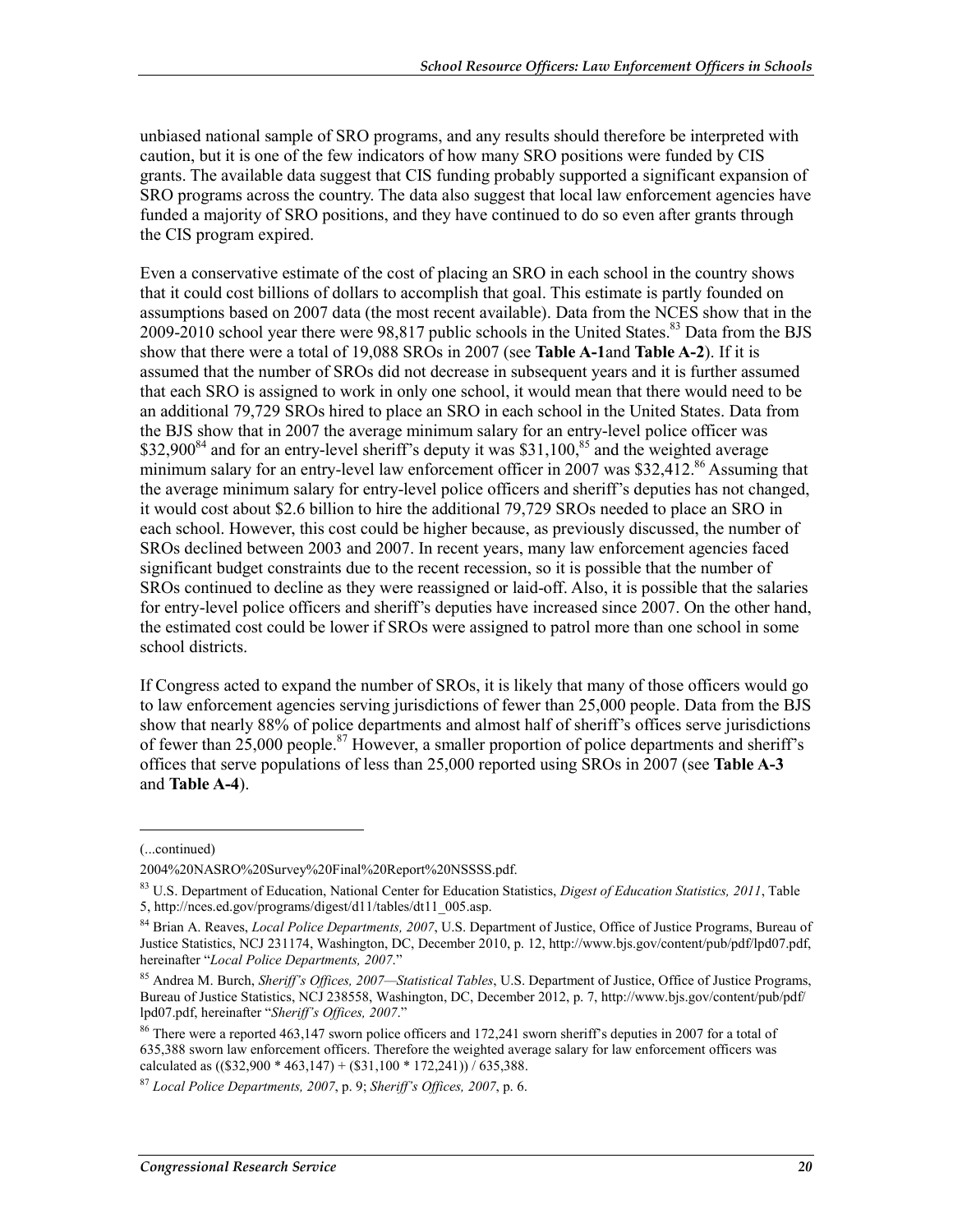Not surprisingly, data from the LEMAS show that law enforcement agencies serving smaller jurisdictions have smaller operating budgets. Concomitantly, smaller law enforcement agencies have, on average, fewer sworn officers. Policymakers might consider whether it would be financially sensible to provide federal funding to place an SRO in every school across the country, or to even substantially expand the number of SROs. Traditionally, COPS grants have provided "seed" money for local law enforcement agencies to hire new officers, but it is the responsibility of the recipient agency to retain the officer(s) after the grant expires. Since smaller law enforcement agencies tend to have smaller operating budgets and smaller sworn forces, retaining even one or two additional officers after a grant expires might pose a significant financial burden. If the law enforcement agency cannot retain the new SROs after the grant period ends, then the federal government has only supported a temporary expansion of SRO programs. The COPS Office has required law enforcement agencies that receive hiring grants to retain any officers hired with federal funds for at least one year after the grant period ends. While this might help promote the retention of federally-funded law enforcement officers, this requirement, if applied to any potential funding Congress might provide for hiring SROs, might limit who decides to apply for grants.

### **The Effect of School Resource Officers on the Educational Setting**

An August 21, 201, story in the *Washington Post* highlighted several incidents of students in public schools in Texas being ticketed and required to appear in court for behavior that was traditionally dealt with by teachers and principals.<sup>88</sup> This and similar stories<sup>89</sup> might raise some concern among policymakers that a wide-scale expansion of SRO programs could contribute to what has been referred to as the "school-to-prison pipeline." One review of the literature on SROs asserts that the increased use of police officers in schools facilitates the formal processing of minor offenses and harsh responses to minor disciplinary situations.<sup>90</sup>

On December 12, 2012, the Senate Judiciary Subcommittee on the Constitution, Civil Rights and Human Rights, held a hearing titled "Ending the School-to-Prison Pipeline." In his opening statement Chairman Richard Durbin stated that

For many young people, our schools are increasingly a gateway to the criminal justice system. This phenomenon is a consequence of a culture of zero tolerance that is widespread in our schools and is depriving many children of their fundamental right to an education.<sup>91</sup>

While recent interest in SROs programs has stemmed from proposals to use SROs as a way to prevent school shootings, it should be noted that SROs are more than armed sentries whose sole purpose is to stand guard and wait for an attack. SROs are sworn law enforcement officers who, among other things, patrol the school, investigate criminal complaints, and handle law violators. Therefore, while assigning an SRO to a school might serve as a deterrent to a potential school

<sup>88</sup> Donna St. George, "Texas Students Sent From Classroom to Courtroom," *The Washington Post*, August 21, 2011. 89 Leslie Postal and Lauren Roth, "Thousands of Student Arrests Alarm Florida Justice Leaders," *The Orlando Sentinel*, February 10, 2013 Greg Toppo, "Students, Civil Rights Groups Say 'No' to School Cops," *USA Today*, April 6, 2013; Donna Lieberman, "Schoolhouse to Courthouse," *The New York Times*, December 8, 2012.

 $90$  Police Officers in Schools: Effects on School Crime and the Processing of Offender Behaviors, p. 4.

<sup>&</sup>lt;sup>91</sup> Office of Senator Richard Durbin, "Durbin Holds Hearing on Ending the School-to-Prison Pipeline," press release, December 12, 2012, http://www.durbin.senate.gov/public/index.cfm/pressreleases?ID=7dcaee2b-b40e-4199-bf20- 557b4b1bc650.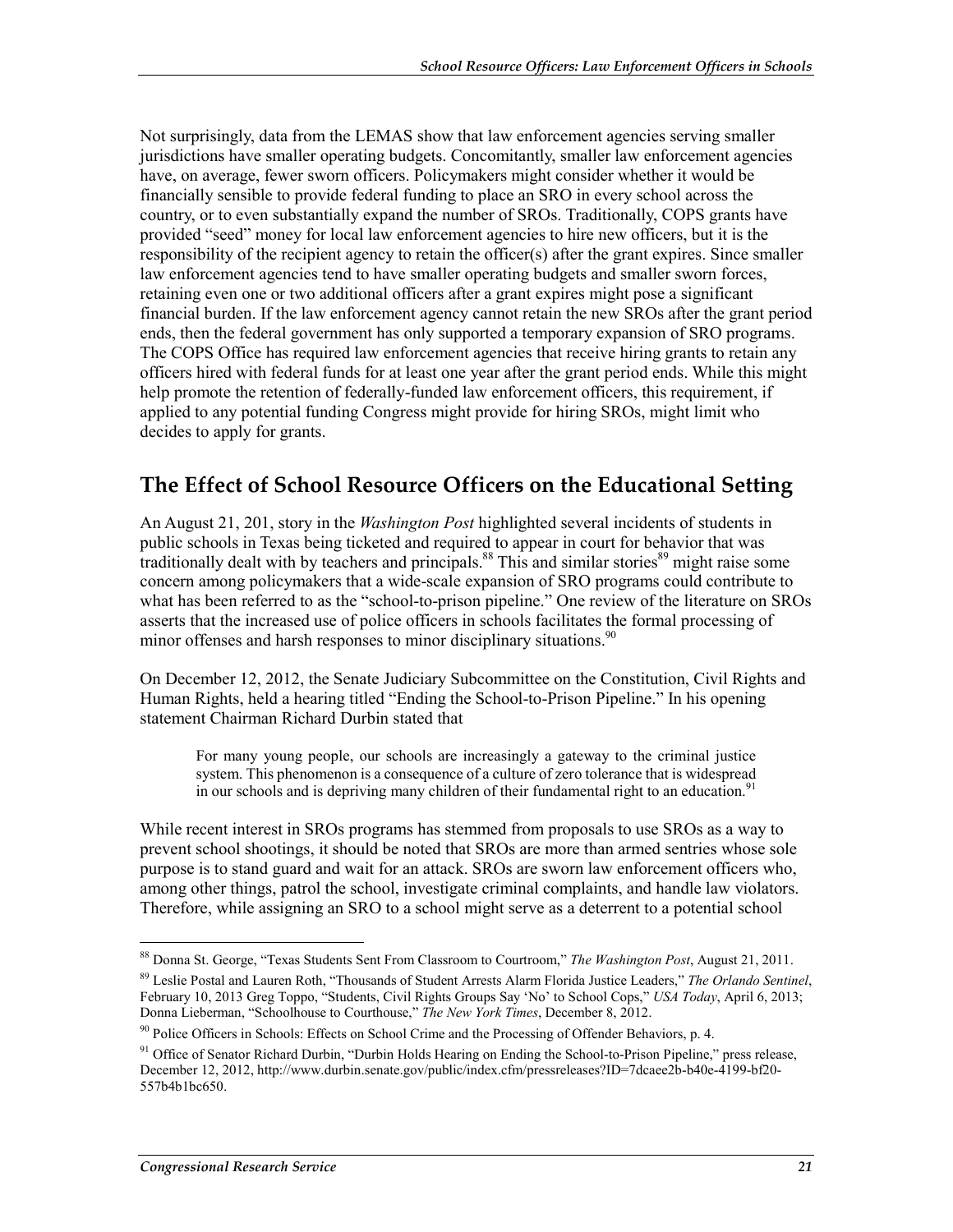shooter, or provide a quicker law enforcement response in cases where a school shooting occurs, it will also establish a regular law enforcement presence in the school. There might be some concern that any potential deterrent effect generated by placing SROs in schools could be offset by either the monetary cost associated with a wide-scale expansion of SRO programs or the social costs that might arise by potentially having more children enter the criminal justice system for relatively minor offenses.

#### **Research on SROs and School Arrests**

A study conducted by Theriot used data from a school district in the southeastern United States to test the criminalization of student misconduct theory.<sup>92</sup> Theriot's analysis produced mixed results. Middle and high schools with SROs had more arrests per 100 students than schools without SROs, but this relationship was no longer significant when the analysis controlled for schoollevel poverty. The results of the study indicated that students in schools with SROs were more likely than students in schools without SROs to be arrested for disorderly conduct, which lends credence to the idea that student misbehavior is being criminalized. The researcher also found that schools with SROs had lower arrest rates for assault and possessing a weapon on school grounds. The researcher opined that this suggests that SROs might serve as a deterrent. For example, students might be less likely to bring a weapon to school if an SRO is present because they fear they might be caught. Students might also be less likely to fight if they believe they will be arrested for assault. A critique of Theriot's study notes that the analysis did not collect data for a long enough period before SROs were assigned to some schools and the control group (i.e., the non-SRO schools) still had some contact with law enforcement.<sup>93</sup>

The study conducted by Na and Gottfredson, discussed previously, also included an analysis of whether schools that added SROs had a greater percentage of crimes reported to law enforcement and whether a greater proportion of students were subject to "harsh discipline" (i.e., the student was removed, transferred, or suspended for five or more days).<sup>94</sup> The researchers found that schools that added SROs were more likely to report non-serious violent crimes (i.e., physical attack or fights without a weapon and threat of physical attack without a weapon) to the police than schools that did not add SROs. The reporting of other crime types and the reporting of crime overall, were not affected by the addition of SROs. The results of Na and Gottfredson's analysis mirror the finding of Theriot's study. Na and Gottfredson conclude that their findings are "consistent with our prediction that increased use of SROs facilitates the formal processing of minor offenses."<sup>95</sup> However, their analysis also found that students at schools that added SROs were not any more likely than students at schools that did not add SROs to be subject to harsh discipline for committing any offense that was reported to the police.

 $92$  The analysis compared arrests at middle and high schools with SROs (SRO schools) to middle and high schools without SROs (non-SRO schools). The researcher took advantage of a natural experiment in the school district whereby the metropolitan city's police department placed an SRO in each middle and high school in the city while middle and high schools in the district that were outside the city limits did not have a SRO assigned to them. SROs were assigned based only on geography, not on a school's need, history of violence, or demographics. Schools outside of the city were patrolled by sheriff's deputies, who focused solely on law enforcement activities, were assigned to patrol more than one school, and received less training in school-based training than their SRO counterparts in the city. Matthew T. Theriot, "School Resource Officers and the Criminalization of Student Behavior," *Journal of Criminal Justice*, vol. 37, no. 3 (May-June 2009), pp. 280-287.

<sup>93</sup> Police Officers in Schools: Effects on School Crime and the Processing of Offender Behaviors, p. 7.

<sup>&</sup>lt;sup>94</sup> Police Officers in Schools: Effects on School Crime and the Processing of Offender Behaviors.

 $95$  Ibid., p. 22.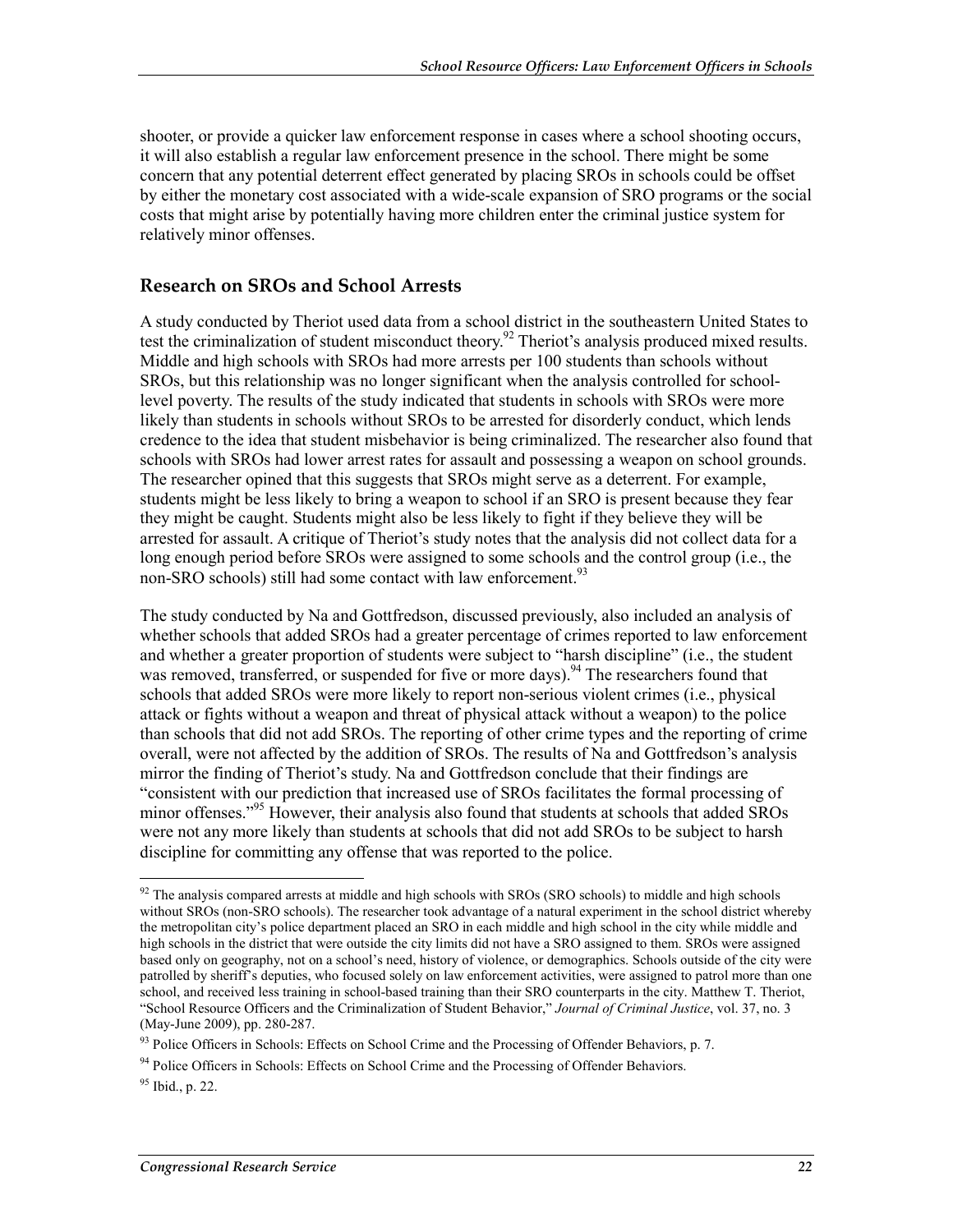#### **School Security Measures and School Disciplinary Policies**

The use of SROs in schools occurred in the context of increasing concern about security in schools and the concomitant adoption of more security measures in schools and the strengthening of school discipline policies. Although research on the efficacy of security measures in reducing school violence is limited, schools have been adopting more security measures over time. Between school year 1999-2000 and 2009-2010 there was an increase in the percentage of schools adopting the following security measures: restricting access to buildings during school hours (from 75% to 92%); using one or more security cameras to monitor the school (from 19% to 61%); and requiring faculty to wear badges or picture IDs (from 25% to 63%).<sup>96</sup> During the same time period the percentage of students reporting the presence of security guards and/or assigned police officers at school increased from  $54\%$  to  $68\%$ <sup>97</sup>

Following the adoption of the Gun Free Schools Act (GFSA) in 1994,<sup>98</sup> some schools expanded on the GFSA's prohibition against guns in schools by adopting school-wide policies with strict disciplinary consequences for other rule violations. These so called "zero tolerance" policies vary from school to school, but are generally characterized by the application of specified, mandatory discipline procedures in response to rule violations. Like the hiring of SROs, these policies were intended to improve school security. The theory behind zero tolerance policies is that certain, severe punishments would deter violent behavior by students. However, data on the rising number of out-of-school suspensions that disproportionately impact minority students, as well as data indicating the potential negative effects of suspensions on students, have increased attention on these policies.

#### **Disparities in School Discipline**

1

The most recent U.S. Department of Education biennial Civil Rights Data Collection survey (CRDC) includes data indicating that some school disciplinary measures disproportionately affect minority students and students with disabilities.<sup>99</sup> The CRDC data indicate that African American students were over 3½ times more likely to be suspended or expelled than white students.

<sup>&</sup>lt;sup>96</sup> These data are based on responses from the school principal or the person most knowledgeable about crime and safety issues at the school. The three examples included here experienced the greatest percentage increase; for a complete list see Roberts, S., Zhang, J., and Truman, J. (2012). *Indicators of School Crime and Safety: 2011* (NCES 2012-002/NCJ 236021). National Center for Education Statistics, U.S. Department of Education, and Bureau of Justice Statistics, Office of Justice Programs, U.S. Department of Justice. Washington, DC.

 $97$  This information is based on the percentage of students ages 12-18 who reported selected security measures at school. Roberts, S., Zhang, J., and Truman, J. (2012). *Indicators of School Crime and Safety: 2011* (NCES 2012- 002/NCJ 236021). National Center for Education Statistics, U.S. Department of Education, and Bureau of Justice Statistics, Office of Justice Programs, U.S. Department of Justice. Washington, DC.

<sup>&</sup>lt;sup>98</sup> The Gun Free Schools Act (GFSA) was included in the 1994 (P.L. 103-382) reauthorization of the Elementary and Secondary Education Act (ESEA). GFSA requires states to enact a law that obligates schools to impose a one year expulsion on any student who brings a weapon to school. However, the law permits the chief administering officer of a local educational agency (LEA) to modify the expulsion requirement on a case-by-case basis.

 $99$  These data are based on a sample of 7,000 school districts and 72,000 students. Data on suspensions are broken down by race, sex and disability. The Office for Civil Rights indicates that 85% of the nation's public school students are covered by this survey, however it is not intended to be viewed as an estimation of national data. See http://www2.ed.gov/about/offices/list/ocr/docs/crdc-2012-data-summary.pdf.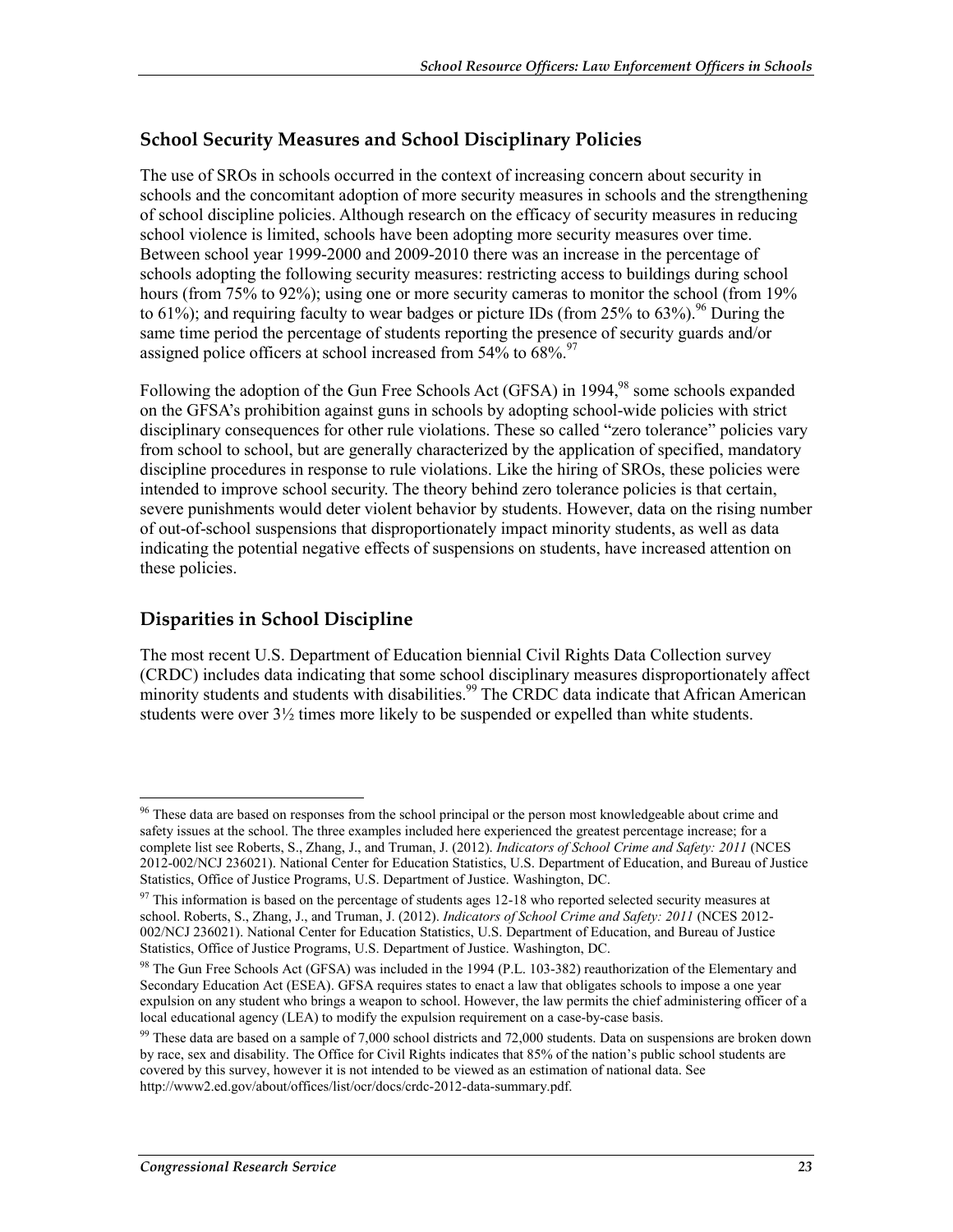Additionally, students with disabilities were more than twice as likely as non-disabled students to receive one or more suspensions.<sup>100</sup>

Although African American students represented 18% of the students in the CRDC survey, 46% of these students were suspended more than once. In zero tolerance school districts that reported expulsions under that policy, Hispanic and African Americans comprised 56% of those expelled, although they comprised 45% of the total student population in these schools. Furthermore, the CRDC survey found that over 70% of students arrested at school or referred to law enforcement were African American or Hispanic.<sup>101</sup>

#### **Efficacy of School Disciplinary Measures**

One of the main purposes of zero tolerance discipline policies was to serve as a deterrent to further school violence; however, existing empirical research has been too limited to validate the effectiveness of these disciplinary measures. A task force convened by the American Psychological Association to examine the evidence on the effectiveness of zero tolerance in schools found that

it is problematic that despite 20 years of school implementation of zero tolerance policies, and nearly 15 years as federal policy, the research base on zero tolerance is in no way sufficient to evaluate the impact of zero tolerance policy and practices on student behavior or school climate.<sup>102</sup>

Concern about the effectiveness of school suspensions and their impact on students has led to a growing body of research on potentially more effective alternatives, particularly efforts to improve school climate.<sup>103</sup> The Centers for Disease Control (CDC) defines a positive school climate as one that is "characterized by caring and supportive interpersonal relationships; opportunities to participate in school activities and decision-making; and shared positive norms, goals, and values."<sup>104</sup> Available research suggests that one of the most important elements in a positive school climate is for students to have a feeling of school connectedness. School connectedness is defined as "the belief by students that adults and peers in the school care about their learning as well as about them as individuals."<sup>105</sup>

<u>.</u>

<sup>&</sup>lt;sup>100</sup> The survey defines students with a disability as those served under the Individuals with Disabilities Education Act. 101 http://www2.ed.gov/about/offices/list/ocr/docs/crdc-2012-data-summary.pdf.

<sup>&</sup>lt;sup>102</sup> American Psychological Association Zero Tolerance Task Force, "Are Zero Tolerance Policies Effective in the Schools? An Evidentiary Review and Recommendations," *American Psychologist*, vol. 63, no. 9 (December 2008), pp. 852-862.

<sup>&</sup>lt;sup>103</sup> The Department of Education's Office of Special Education Programs funds a Technical Assistance Center on Positive Behavioral Interventions and Supports. The Center provides capacity-building information and technical assistance to schools, districts, and states who are implementing a school climate protocol called *School-wide Positive Behavioral Interventions and Supports* (SWPBIS). SWPBIS is a three-tiered prevention-based approach to improving schoolwide disciplinary practices. According to the Center, SWPBIS is used in more than 9,000 schools across 40 states.

<sup>104</sup> Centers for Disease Control and Prevention, School Connectedness: *Strategies for Increasing Protection Factors Among Youth*, Atlanta, GA, Department of Health and Human Services, 2009, p.7.

<sup>&</sup>lt;sup>105</sup> See http://www.cdc.gov/healthyyouth/adolescenthealth/pdf/connectedness.pdf.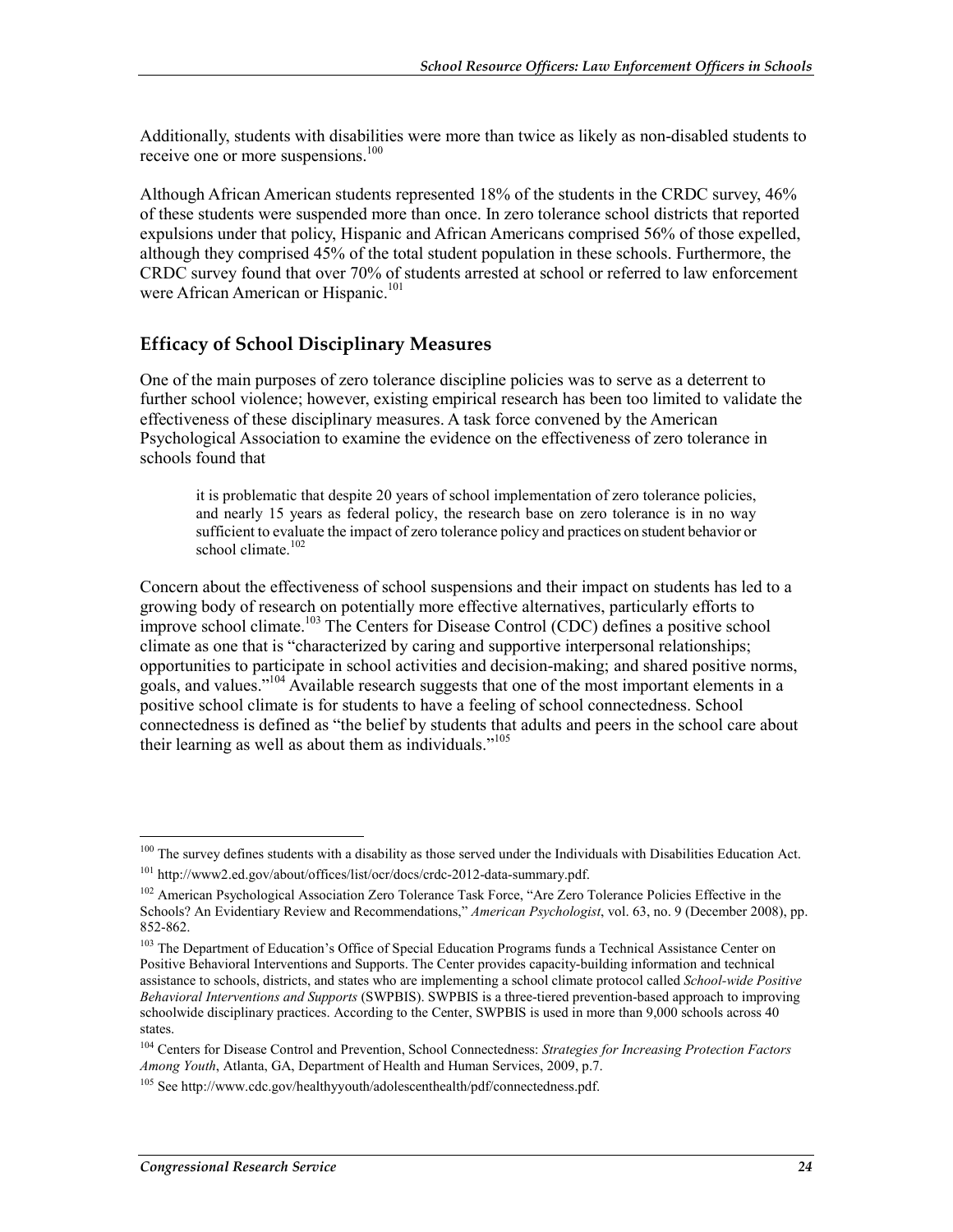The National School Climate Center (the Center) has published numerous reports on school climate.<sup>106</sup> A 2012 report from the Center cites research indicating that a positive school climate influences student motivation to learn, mitigates the effect of socioeconomic factors on academic success, and contributes to less aggression and violence, among other positive outcomes.<sup>107</sup> Both social emotional learning<sup>108</sup> and positive behavior management strategies have been identified by researchers as positive approaches to improving school climate.<sup>109</sup>A program to improve school climate called *School-wide Positive Behavioral Interventions and Supports* (SWPBIS) is currently supported by the U.S. Department of Education through capacity-building information and technical assistance to schools, districts, and states who are implementing SWPBIS. SWPBIS is a three-tiered prevention-based approach to improving schoolwide disciplinary practices. According to the Center, SWPBIS is used in more than 9,000 schools across 40 states.<sup>110</sup> SWPBIS has been linked to reductions in student suspensions and office discipline referrals.<sup>111</sup>

In addition, an interagency initiative titled "Safe Schools/Healthy Students" (SS/HS) focuses on a comprehensive approach to school violence.<sup>112</sup> SS/HS is funded jointly by ED and the U.S. Department of Health and Human Services (HHS), Substance Abuse and Mental Health Services Administration (SAMHSA). The program is administered by ED, SAMHSA, and the U.S. Department of Justice (DOJ). The SS/HS initiative is a discretionary grant program that provides schools and communities with federal funding, via LEAs, to implement an enhanced, coordinated, comprehensive plan of activities, programs, and services that focus on healthy childhood development and the prevention of violence and alcohol and drug abuse. Grantees are required to establish partnerships with local law enforcement, public mental health, and juvenile justice agencies/entities.

<sup>1</sup> <sup>106</sup> The National School Climate Center and the Education Commission of the States have developed a definition of school climate: "School climate refers to the quality and character of school life. School climate is based on patterns of students', parents' and school personnel's experience of school life and reflects norms, goals, values, interpersonal relationships, teaching and learning practices, and organizational structures. A sustainable, positive school climate fosters youth development and learning necessary for a productive, contributing and satisfying life in a democratic society. This climate includes (1) Norms, values and expectations that support people feeling socially, emotionally and physically safe. (2) People are engaged and respected. (3) Students, families and educators work together to develop, live and contribute to a shared school vision. (4) Educators model and nurture attitudes that emphasize the benefits and satisfaction gained from learning. (5) Each person contributes to the operations of the school and the care of the physical environment. See http://www.schoolclimate.org/climate.

<sup>107</sup>Available at http://www.schoolclimate.org/climate/documents/policy/sc-brief-v3.pdf.

<sup>&</sup>lt;sup>108</sup> The Collaborative for Academic, Social, and Emotional Learning (CASEL) defines social emotional learning as: " ... the processes through which adults and children develop social and emotional competencies in five areas:" selfawareness, self-management, social awareness, relationship skills, and responsible decision making. Collaborative for Academic, Social, and Emotional Learning, *The Missing Piece: A National Teacher Survey on How Social and Emotional Learning Can Empower Children and Transform Schools*, May 2013, p. 4, http://casel.org/wp-content/ uploads/casel-themissingpiece-report.pdf.

<sup>&</sup>lt;sup>109</sup> Catherine Bradshaw, et al., "Examining the Effects of Schoolwide Positive Behavioral Interventions and Supports on Student Outcomes," *Journal of Positive Behavior Interventions*, vol. 12, no. 3 (July 2010).

<sup>110</sup> Assistance is provided through a U.S. Department of Education funded Technical Assistance Center on Positive Behavioral Interventions and Supports.

<sup>&</sup>lt;sup>111</sup> Catherine Bradshaw, et al., "Examining the Effects of Schoolwide Positive Behavioral Interventions and Supports on Student Outcomes," *Journal of Positive Behavior Interventions*, vol. 12, no. 3 (July 2010).

<sup>112</sup> For more information on this program see http://www.sshs.samhsa.gov/.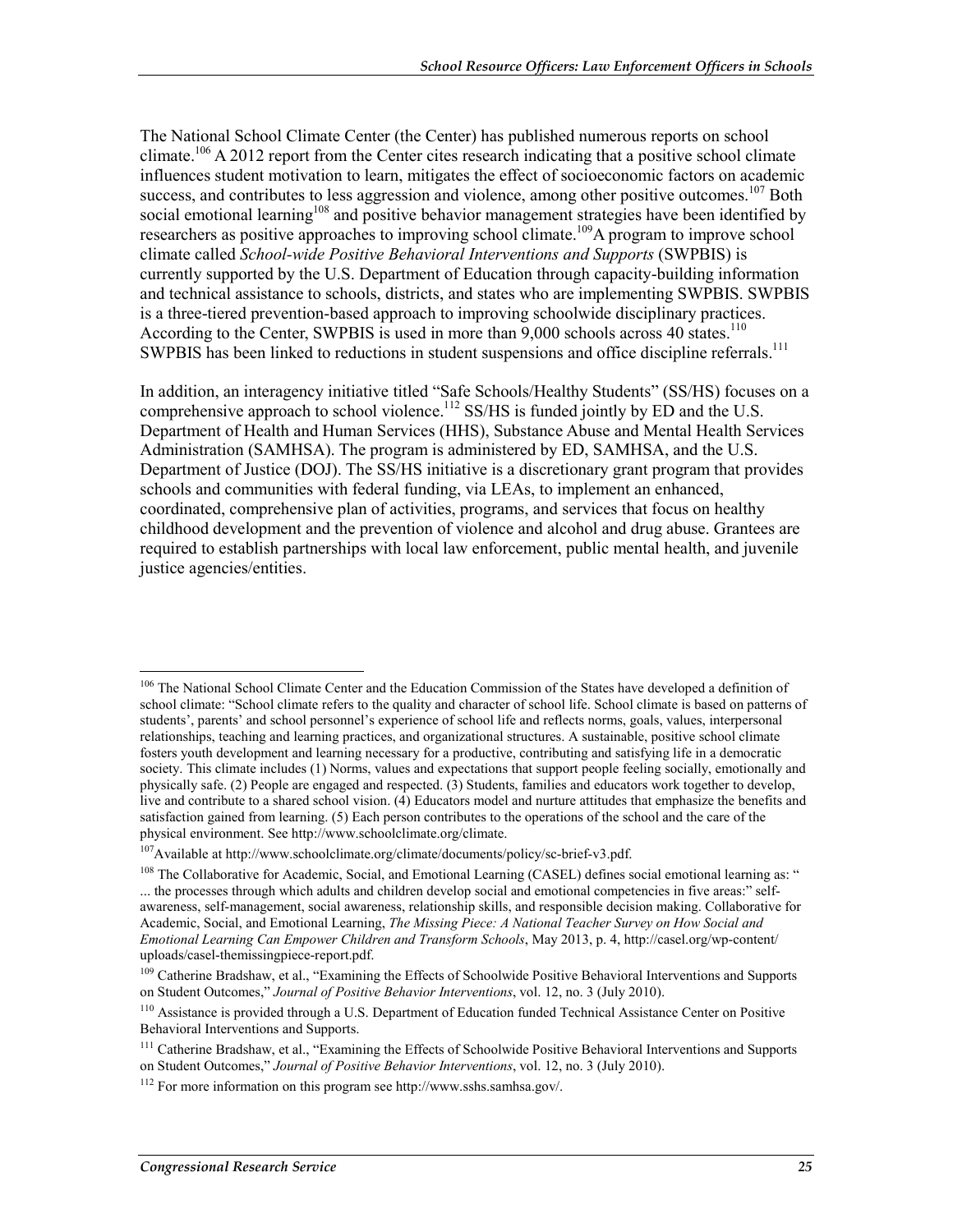# **Concluding Thoughts**

The practice of placing SROs in schools has become more popular over the past two decades. As of 2007, there were more SROs working in schools across the country than there were in 1997, though the number of SROs was down from its peak in 2003. Data show that police departments and sheriff's offices have, by-and-large, sustained their SRO programs over the years, even as federal grants for hiring SROs have waned.

The expansion of SRO programs coincided with a decrease in reported serious violent victimizations of students while at school and generally lower numbers of violent deaths and homicides at schools. The extent to which SRO programs contributed to the decrease is not known. Indeed, trends in at-school violence mirror a downward trend in overall violence against children and juvenile homicides. Yet schools are not free of violence and crime, and some schools—such as city schools, middle schools, and schools with a higher proportion of low income students—have higher rates of violent incidents.

Policymakers might contemplate increasing the number of SRO programs across the country as a way to address the threat of mass shootings at or violence in schools. However, the body of research on the effectiveness of SRO programs is noticeably limited, and the research that is available draws conflicting conclusions about whether SRO programs are effective at reducing school violence. In addition, the body of research on the effectiveness of SROs does not address whether their presence in schools has deterred mass shootings.

While a law enforcement presence at a school might facilitate actions, such as security planning or threat assessments, that might promote school safety, and the presence of an SRO might serve as a deterrent to a potential school shooter or provide for a quick response if a shooting occurs, some might be concerned that a regular law enforcement presence might have some unintended consequences for students. Research suggests that the presence of SROs might result in more children being involved in the criminal justice system for relatively minor offenses, and this, in turn, can result in other negative consequences, such as higher rates of suspension or a greater likelihood of dropping-out of school.

The school shooting in Newtown, CT, might lead some policymakers to consider ways to provide funding to law enforcement agencies or school districts to establish or expand SRO programs. However, even a conservative estimate of the cost of placing an SRO in every school across the country shows that this proposal might be too expensive to be feasible. Also, these grants typically have been meant to provide "seed" money for the recipient agencies, and at some point local governments would be required to absorb the cost of a wide-scale expansion of SRO programs.

The analysis presented in this report raises several even more specific issues policymakers might contemplate should Congress consider measures to promote placing more SROs in schools.

- Should the federal government provide grants for school safety that can only be used for hiring SROs, like the CIS program, or should grants be for a more comprehensive approach to school safety, like the Administration's proposed Comprehensive School Safety Program?
- Should the federal government collect annual data on the number of SROs, the type of schools they serve, and their roles in schools?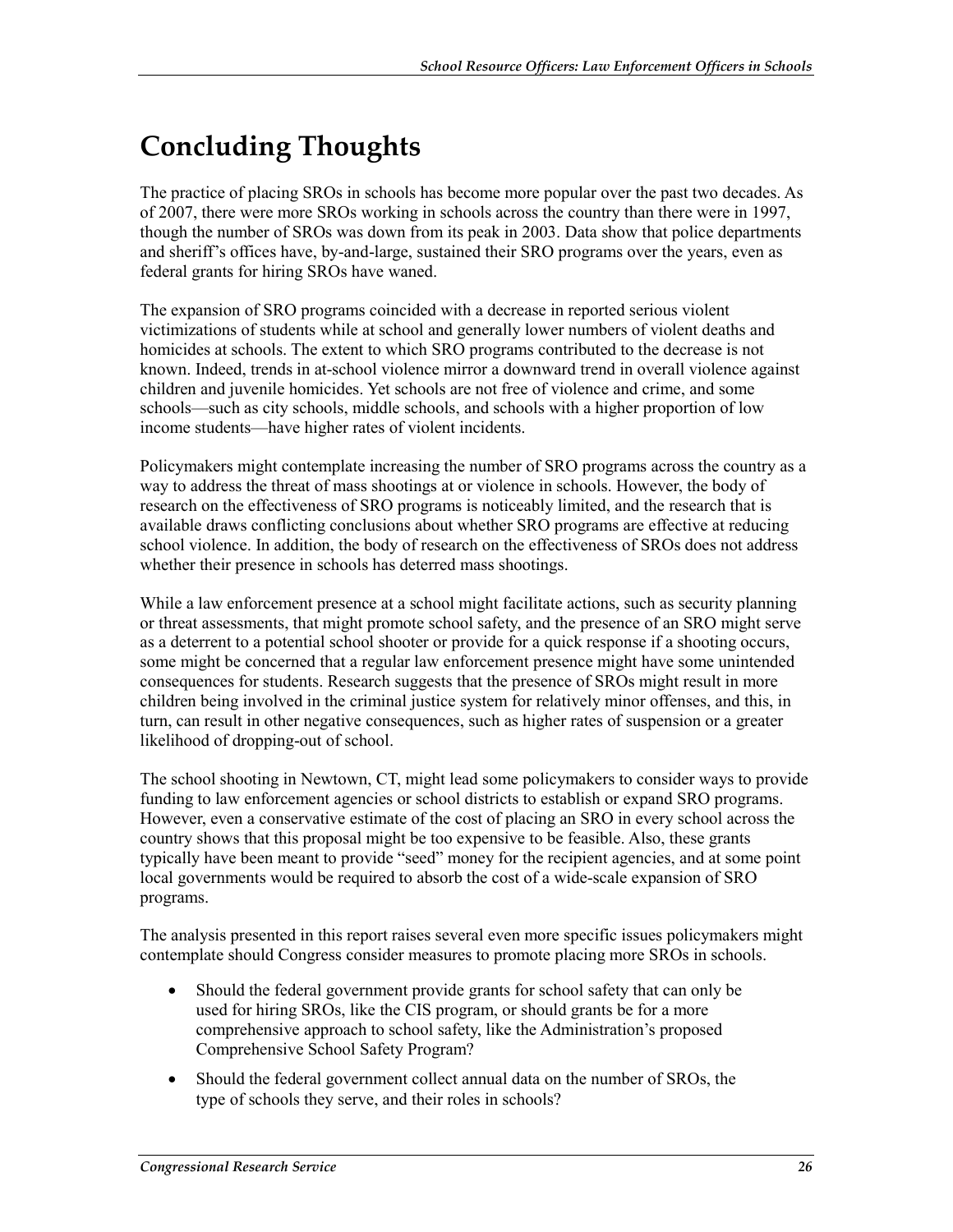- If funding is available for hiring SROs, should there be a requirement that the officer(s) attend SRO training before being assigned to a school? Also, should applicants for potential SRO grants be required to submit a signed memorandum of understanding that outlines the responsibilities of the SRO?
- If there are concerns about the presence of SROs resulting in more children being arrested for minor offenses, should there be a limitation on what SROs can do while working at a school? If limitations are placed on the role of SROs, would placing an officer at a school represent the most effective use of the officer's time?
- Should funding for school safety programs be awarded to schools that have higher rates of reported violent incidents or should funding be distributed to law enforcement agencies or LEAs based upon a formula?
- If Congress adopts the Administration's proposal and provides funding for the Comprehensive School Safety Program, would requiring local jurisdictions to submit a comprehensive school safety plan prove to be too onerous a task for some jurisdictions, thereby limiting who would be able to apply for funding? On the other hand, might it provide an indication of which jurisdictions are the best suited for implementing comprehensive school safety programs?
- Should applicants for any potential funding for school safety programs be required to submit a plan for how they will continue funding the program after federal funding ends? Should priority be given to applicants who can continue to operate programs after the grant expires?
- If grants are awarded for hiring SROs, should grant recipients be required to submit data that could be used to analyze the effectiveness of SRO programs and their effect on the educational environment? For example, should grant recipients be required to submit data on reported crimes and arrests of students both before and after an SRO is assigned to the school? If so, what if the school district already has a working relationship with the local law enforcement agency and wants to use a grant to permanently assign an officer or officers to one or more schools? Would such a school district be prohibited from receiving a grant for hiring an SRO since it could not provide unbiased baseline data? Would school districts that could not provide baseline data be prohibited from applying for grants?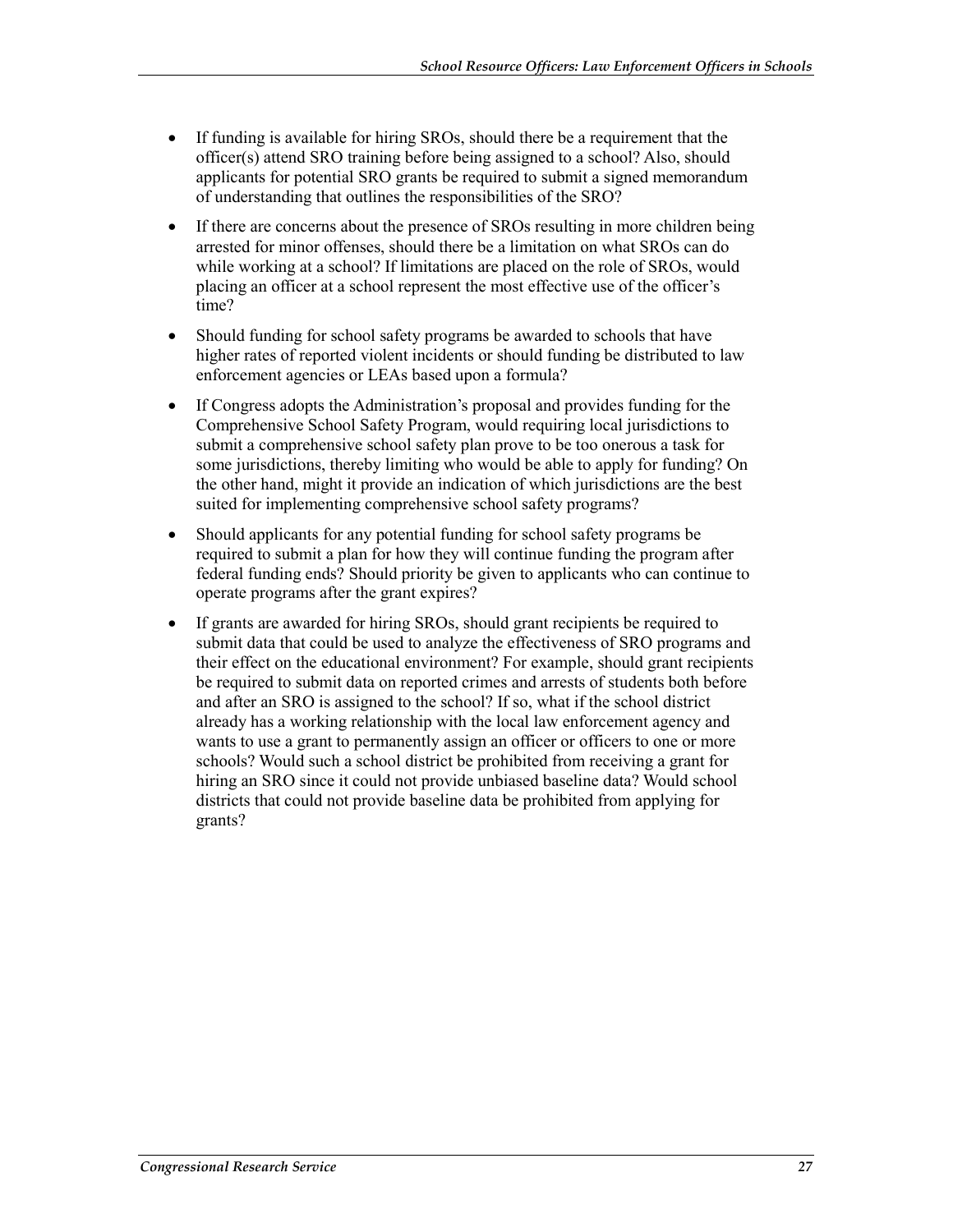# **Appendix. Data on Police Departments and Sheriff's Offices Referenced in the Report**

This appendix provides tables for some of the data referenced in the body of the report. **Table A-1**  and **Table A-2** provide data on the percent of police departments and sheriff's offices using SROs, the total number of officers and deputies who were assigned to work as SROs, and the average number of SROs by the size of the jurisdiction served.

|                    | <b>Percent of Agencies Using</b> |      |      | <b>Total Number of Officers</b> |       |        | <b>Average Number of</b><br><b>Officers</b> |        |                |                |                 |                |
|--------------------|----------------------------------|------|------|---------------------------------|-------|--------|---------------------------------------------|--------|----------------|----------------|-----------------|----------------|
|                    | 1997                             | 2000 | 2003 | 2007                            | 1997  | 2000   | 2003                                        | 2007   | 1997           | 2000           | 2003            | 2007           |
| All sizes          | 38%                              | 44%  | 43%  | 38%                             | 9,446 | 13,760 | 14,337                                      | 13,056 | 3              | $\mathbf{2}$   | 3               | 3              |
| I million or more  | 75%                              | 73%  | 69%  | 77%                             | 874   | 942    | 855                                         | 913    | 93             | 85             | 75              | 87             |
| 500,000-999,999    | 67%                              | 67%  | 73%  | 71%                             | 306   | 603    | 760                                         | 788    | 40             | 26             | 27              | 34             |
| 250,000-499,999    | 65%                              | 85%  | 93%  | 89%                             | 462   | 497    | 715                                         | 664    | 49             | 15             | 18              | 15             |
| 100,000-249,999    | 80%                              | 85%  | 87%  | 85%                             | 807   | 1,193  | 1,468                                       | 1,480  | 17             | 8              | $\overline{10}$ | 9              |
| 50,000-99,999      | 77%                              | 86%  | 83%  | 88%                             | 901   | 1,380  | 1,893                                       | 1,678  | 8              | 4              | 5               | 4              |
| 25,000-49,999      | 70%                              | 82%  | 84%  | 88%                             | 1,060 | 1,757  | 1,734                                       | 1,950  | 5              | 3              | 3               | 3              |
| 10,000-24,999      | 62%                              | 66%  | 70%  | 68%                             | I,493 | 2,127  | 2,441                                       | 1,992  | $\overline{2}$ | $\overline{2}$ | $\overline{2}$  | $\overline{2}$ |
| 2,500-9,999        | 42%                              | 45%  | 44%  | 34%                             | 2,009 | 3,095  | 2,861                                       | 2,142  |                | $\overline{2}$ | $\overline{2}$  | 2              |
| <b>Under 2,500</b> | 21%                              | 25%  | 20%  | 16%                             | 1,533 | 2,167  | 1,611                                       | 1,447  |                | $\overline{2}$ | $\overline{2}$  | $\overline{2}$ |

**Table A-1. School Resources Officers Employed by Police Departments** 

**Source:** CRS presentation of data from the U.S. Department of Justice, Office of Justice Programs, Bureau of Justice Statistics, *Local Police Departments* for 1997, 2000, 2003, and 2007.

**Notes:** Average number of officers excludes agencies that did not employ any full-time SROs.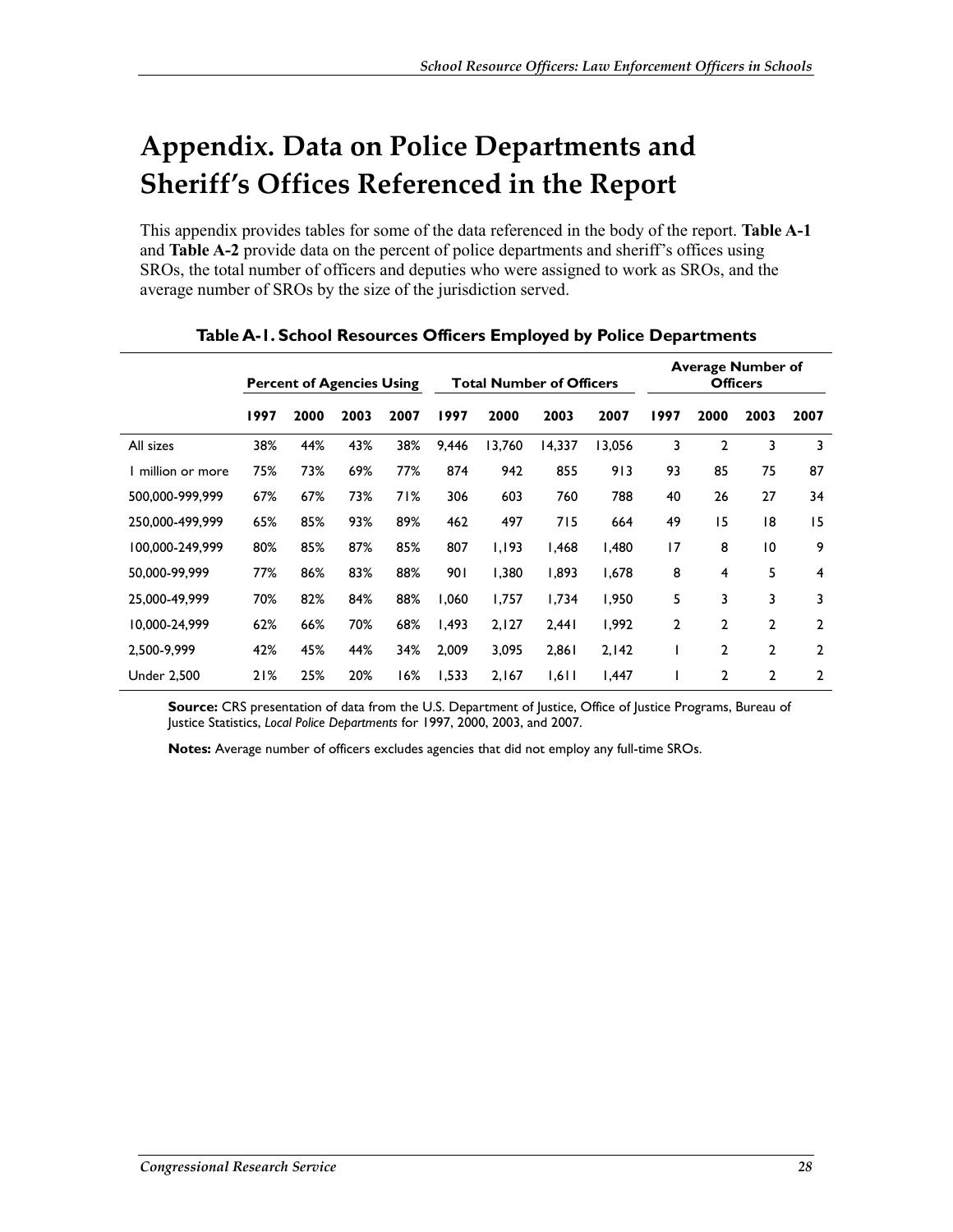|                     |      | <b>Percent of Agencies Using</b> |      |      | <b>Total Number of Deputies</b> |       |       |       |      | <b>Average Number of</b> | <b>Deputies</b> |                |
|---------------------|------|----------------------------------|------|------|---------------------------------|-------|-------|-------|------|--------------------------|-----------------|----------------|
|                     | 1997 | 2000                             | 2003 | 2007 | 1997                            | 2000  | 2003  | 2007  | 1997 | 2000                     | 2003            | 2007           |
| All sizes           | 38%  | 48%                              | 47%  | 50%  | 2.897                           | 5,311 | 5,554 | 6.032 | 2    | 4                        | 4               | 4              |
| million or more     | 64%  | 59%                              | 89%  | 85%  | 223                             | 872   | 35 I  | 589   | П    | 44                       | 4               | 23             |
| 500.000-999.999     | 46%  | 66%                              | 71%  | 71%  | 195                             | 418   | 488   | 429   | 7    | 9                        | $\overline{0}$  | 10             |
| 250.000-499.999     | 54%  | 70%                              | 67%  | 69%  | 304                             | 607   | 748   | 873   | 5    | 8                        | 9               | 10             |
| 100,000-249,999     | 60%  | 63%                              | 66%  | 73%  | 689                             | 951   | 1,306 | 1,231 | 4    | 5                        | 6               | 5              |
| 50.000-99.999       | 44%  | 62%                              | 54%  | 60%  | 360                             | 712   | 749   | 1.137 | 2    | 3                        | 4               | 4              |
| 25,000-49,999       | 46%  | 52%                              | 51%  | 56%  | 538                             | 805   | 898   | 672   | 2    | 2                        | 3               | $\overline{2}$ |
| 10.000-24.999       | 35%  | 40%                              | 45%  | 43%  | 419                             | 603   | 694   | 700   |      | 2                        | $\overline{2}$  | $\overline{2}$ |
| <b>Under 10,000</b> | 16%  | 33%                              | 26%  | 27%  | 169                             | 344   | 320   | 402   |      | 2                        | $\mathbf{2}$    | 2              |

**Table A-2. School Resource Officers Employed by Sheriff's Offices** 

**Source:** CRS presentation of data from the U.S. Department of Justice, Office of Justice Programs, Bureau of Justice Statistics, *Sheriff's Offices* for 1997, 2000, 2003, and 2007.

**Notes:** Average number of deputies excludes offices that did not employ any full-time SROs.

#### **Table A-3. Per Department Operating Budget and Average Number of Sworn Officers, Police Departments, 2007**

|                    | <b>Per Department</b><br><b>Operating Budget</b> | Average<br>Number of<br>Sworn<br><b>Officers</b> |
|--------------------|--------------------------------------------------|--------------------------------------------------|
| I million or more  | \$848,799,000                                    | 6,790                                            |
| 500,000-999,999    | 211.991.000                                      | 1,575                                            |
| 250,000-499,999    | 93.414.000                                       | 713                                              |
| 100,000-249,999    | 38.844.000                                       | 289                                              |
| 50,000-99,999      | 16,068,000                                       | 122                                              |
| 25.000-49.999      | 7.474.000                                        | 63                                               |
| 10,000-24,999      | 3.260.000                                        | 31                                               |
| 2.500-9.999        | 1,127,000                                        | 12                                               |
| <b>Under 2,500</b> | 263,000                                          | 3                                                |

**Source:** CRS presentation of data from the U.S. Department of Justice, Office of Justice Programs, Bureau of Justice Statistics, *Local Police Departments, 2007*.